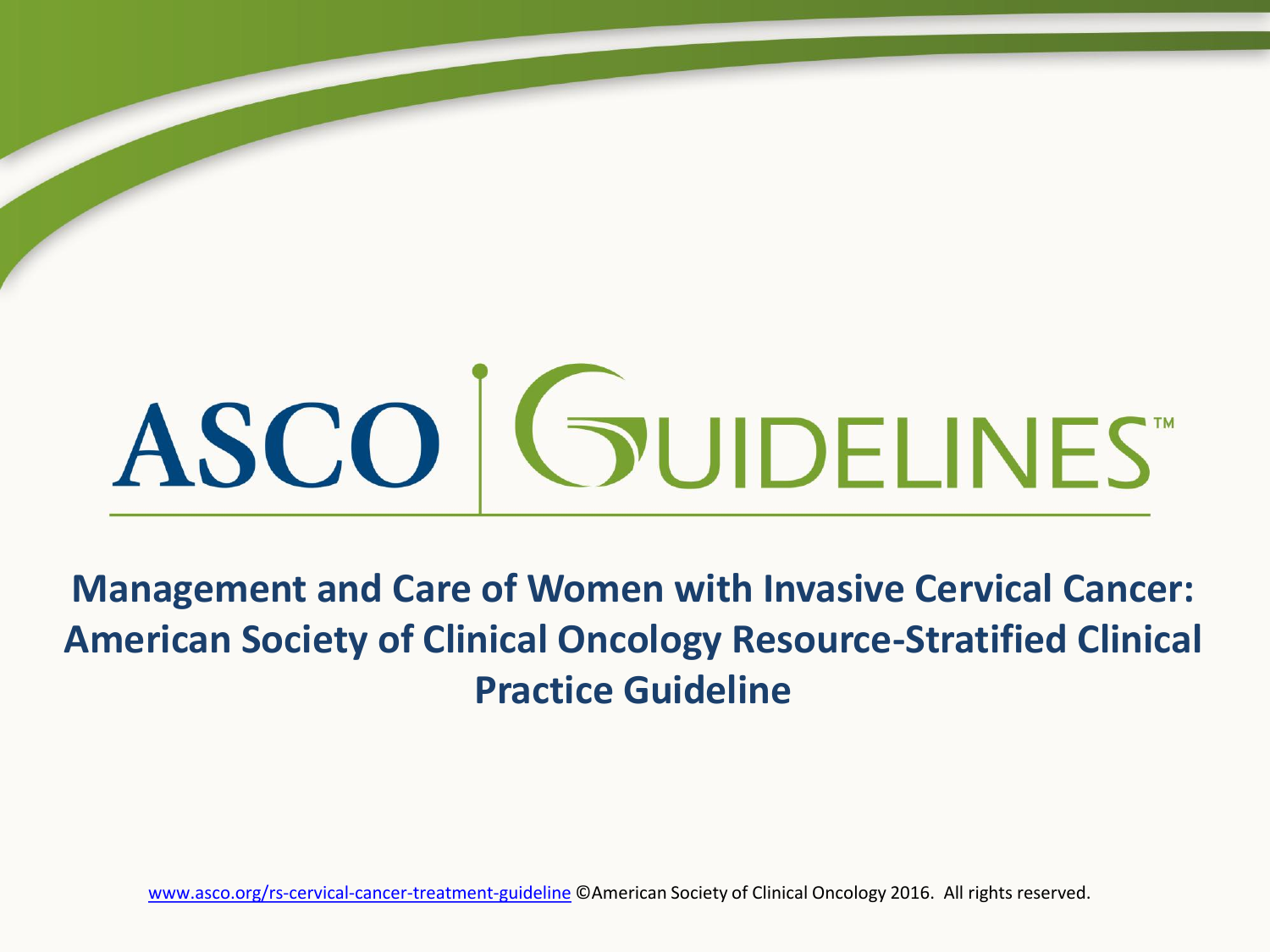### **Introduction**

- The purpose of this guideline is to provide expert guidance to clinicians and policymakers in all resource settings on the workup, treatment, and palliative care for women diagnosed with invasive cervical cancer.
- Treatment of cervical cancer is dependent on the stage of disease. Treatment may include surgical treatments such as conization, hysterectomy or radical hysterectomy, radiation therapy, and/or chemotherapy.
- Different regions of the world, both among and within countries, differ with respect to access to these treatments. In particular, regions with lower resources tend to have poorer screening programs, and patients present with more advanced disease that requires either radical surgery or chemoradiotherapy, neither of which is readily available in these areas.
- For this reason, standard guidelines that assume ideal availability of surgery and radiotherapy may not be applicable. The goal of this guideline is to recommend options in settings in which ideal treatment regimens may not be available.

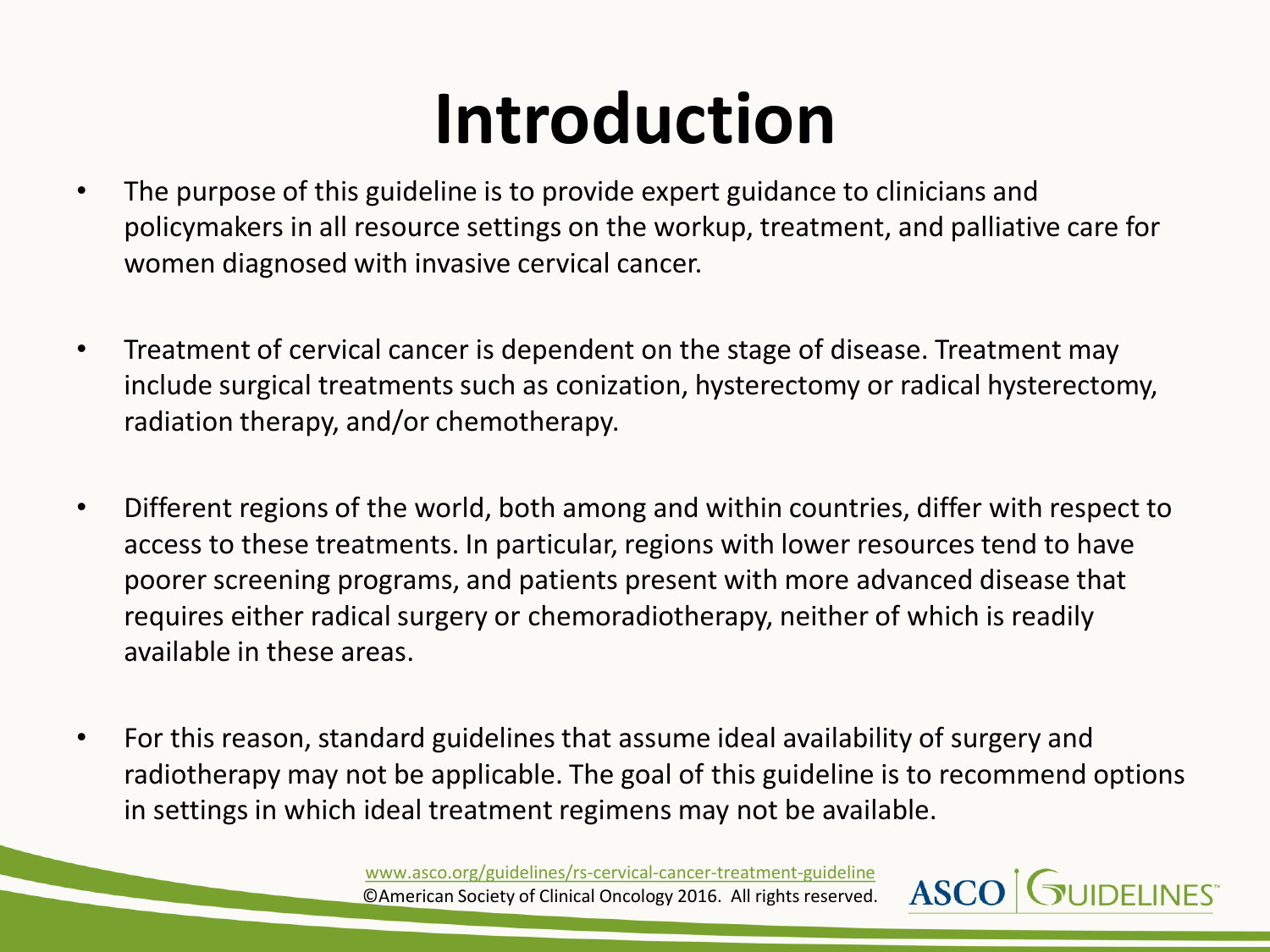### **ASCO Guideline Development Methodology**

The ASCO Clinical Practice Guidelines Committee (CPGC) guideline process includes:

- a systematic literature review by ASCO guidelines staff
- an expert panel provides critical review and evidence interpretation to inform guideline recommendations
- final guideline approval by ASCO CPGC

The full ASCO Guideline methodology supplement can be found at: [www.asco.org/rs-cervical-cancer-treamtent-guideline](http://www.asco.org/rs-cervical-cancer-treamtent-guideline)

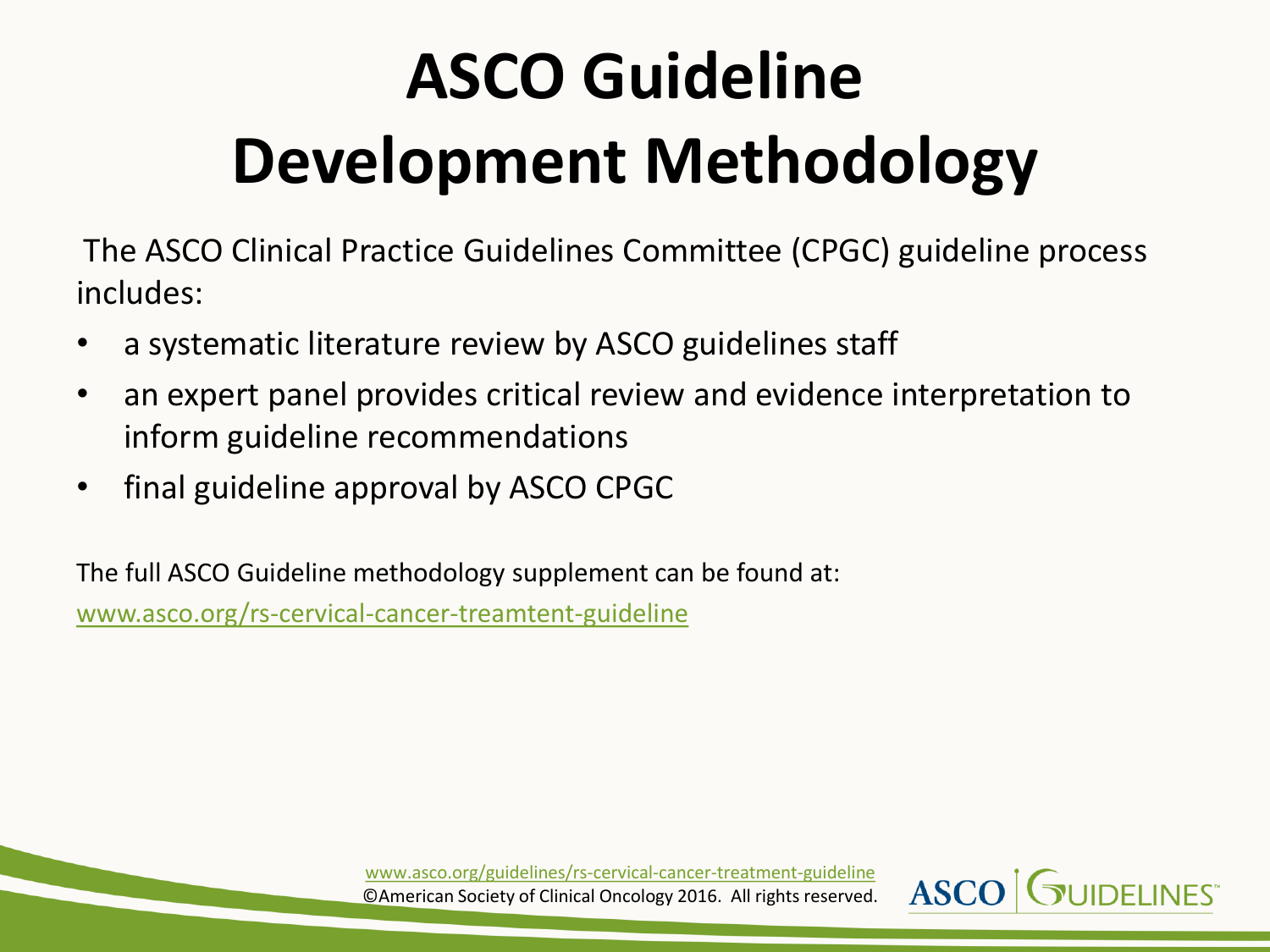# **Clinical Questions**

This clinical practice guideline addresses four overarching clinical questions:

- In the basic, limited, enhanced, and maximal resource settings, what are the appropriate care options for women with invasive cervical cancer in
	- (1) Workup
	- (2) Treatment
	- (3) Follow-up and post-treatment surveillance
	- (4) Palliative care

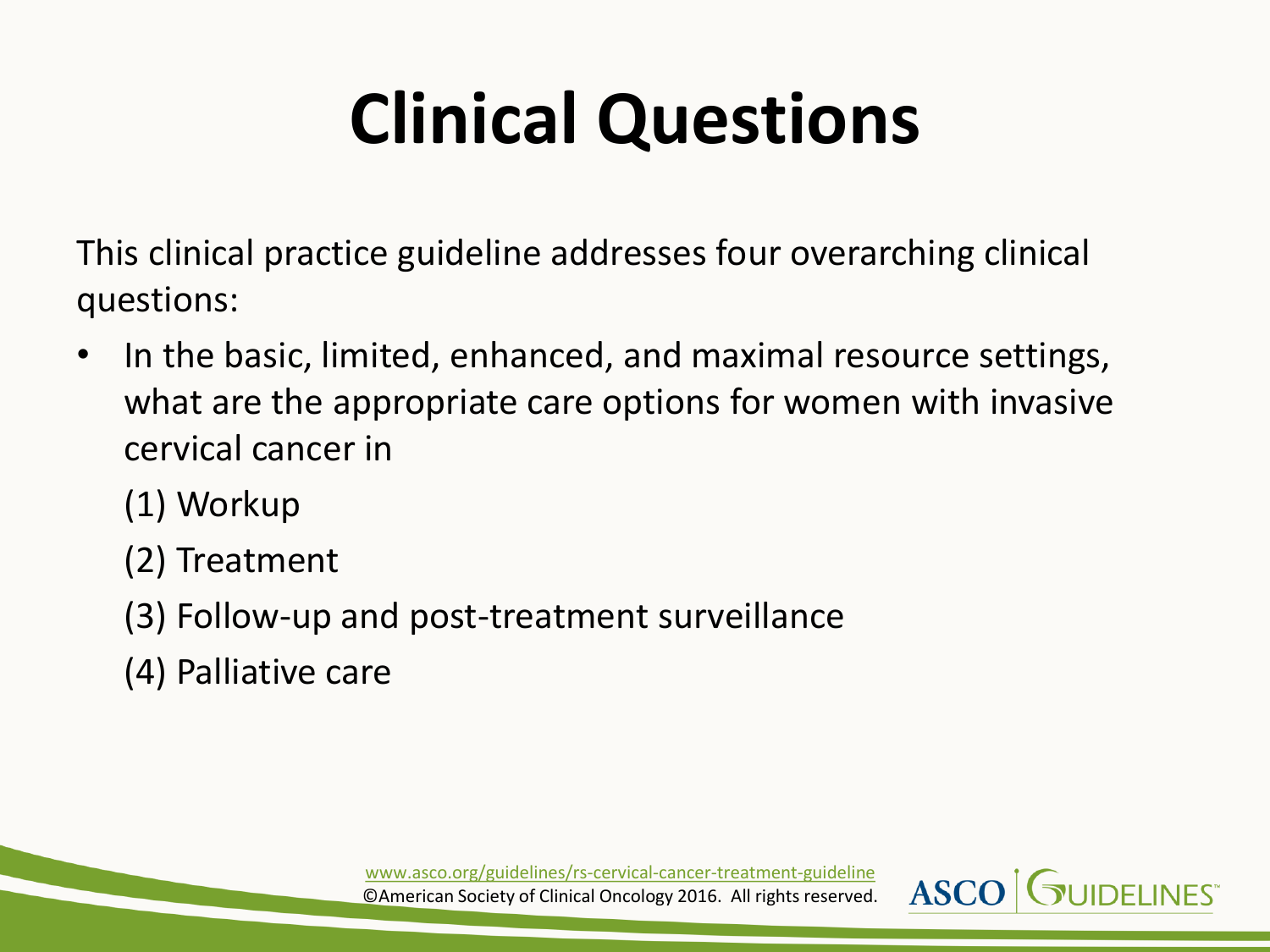# **Target Population and Audience**

#### **Target Population**

Women at all levels of resource settings diagnosed with invasive cervical cancer.

#### **Target Audience**

This clinical practice guideline globally targets health care providers (including gynecologic oncologists, medical oncologists, radiation oncologists, obstetricians and gynecologists, surgeons, nurses, and palliative care clinicians), policymakers, patients, and caregivers.

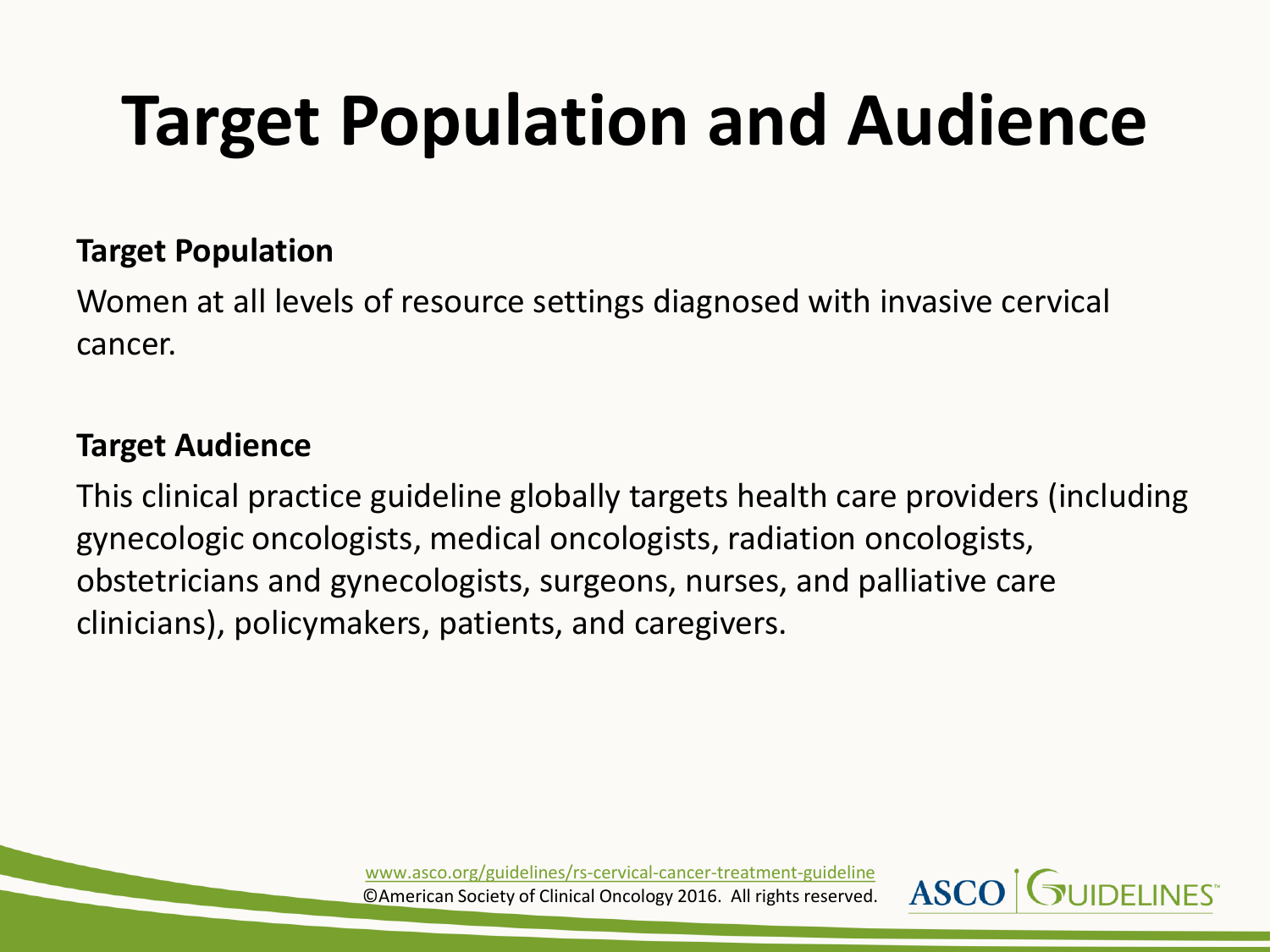#### **Workup**

The purpose of workup is to assess the patient's overall health status and gather data to inform treatment. Modalities include history and physical examination, biopsies, blood tests, and imaging. Tests available in maximal settings, such as magnetic resonance imaging or positron emission tomography (PET) – computed are optional.

#### **Treatment**

The treatment for invasive cervical cancer consists of surgery, chemotherapy, and radiation therapy, sometimes in combination.

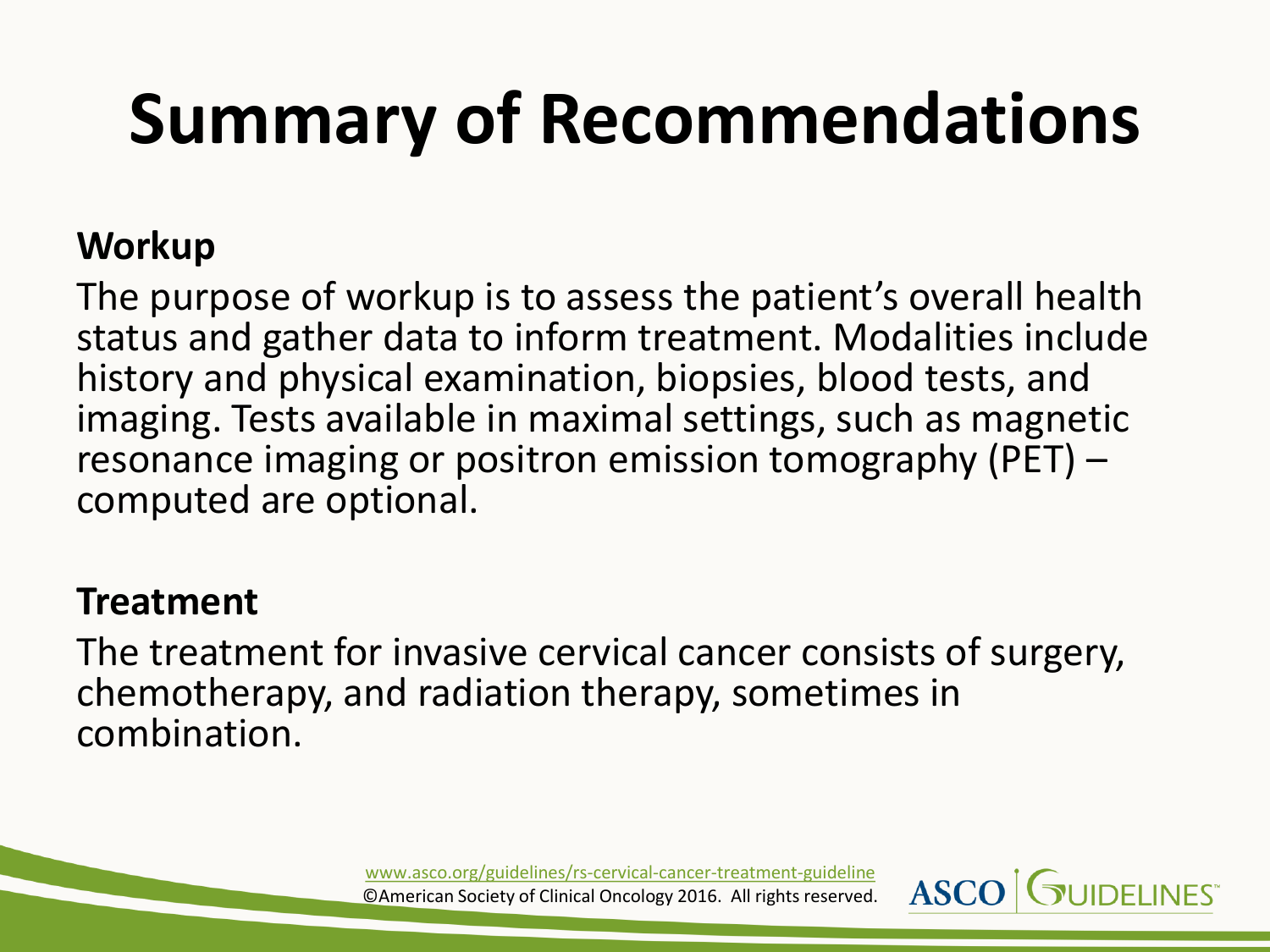### **Treatment Capacity**

| <b>Treatment</b>     |                                                                                           |                                                                                                                                                                                 |                                                                                                                                                                                                                                                                                                                               |                                                                                                                                                                                                                                                                                |
|----------------------|-------------------------------------------------------------------------------------------|---------------------------------------------------------------------------------------------------------------------------------------------------------------------------------|-------------------------------------------------------------------------------------------------------------------------------------------------------------------------------------------------------------------------------------------------------------------------------------------------------------------------------|--------------------------------------------------------------------------------------------------------------------------------------------------------------------------------------------------------------------------------------------------------------------------------|
|                      | <b>Basic</b>                                                                              | Limited                                                                                                                                                                         | Enhanced                                                                                                                                                                                                                                                                                                                      | Maximal                                                                                                                                                                                                                                                                        |
| Surgery              | Simple (extrafascial) hysterectomy or<br>more extensive hysterectomy can be<br>performed* | <b>Modified radical and radical</b><br>hysterectomy                                                                                                                             | Capable of performing most major<br>surgeries, including radical<br>hysterectomy, radical<br>trachelectomy, <sup>†</sup> pelvic and para-<br>aortic LN sampling, and pelvic<br>exenteration <sup>+</sup><br>Following are not available: PET scan,<br>interventional radiology, sentinel<br>node biopsy/IORT, and bevacizumab | Radical hysterectomy, radical<br>trachelectomy, pelvic and para-<br>aortic LN sampling, sentinel<br>node biopsy, and pelvic<br>exenteration; radiation<br>therapy, chemotherapy,<br>interventional radiology,<br>palliative care service, and<br>bevacizumab are all available |
| Chemotherapy         | Availability of chemotherapy drugs is<br>unpredictable                                    | Chemotherapy may be<br>available                                                                                                                                                | Chemotherapy available;<br>bevacizumab not available                                                                                                                                                                                                                                                                          | Chemotherapy available;<br>bevacizumab is available                                                                                                                                                                                                                            |
| Radiation<br>therapy | No radiation therapy available                                                            | Limited external RT with no<br>brachytherapy available; in<br>some areas where there are<br>only brachytherapy and no<br>external RT, this will be<br>considered as basic level | RT including external beam and<br>brachytherapy available;<br>interventional radiology not available                                                                                                                                                                                                                          | RT including external beam and<br>brachytherapy available;<br>interventional radiology<br>available                                                                                                                                                                            |

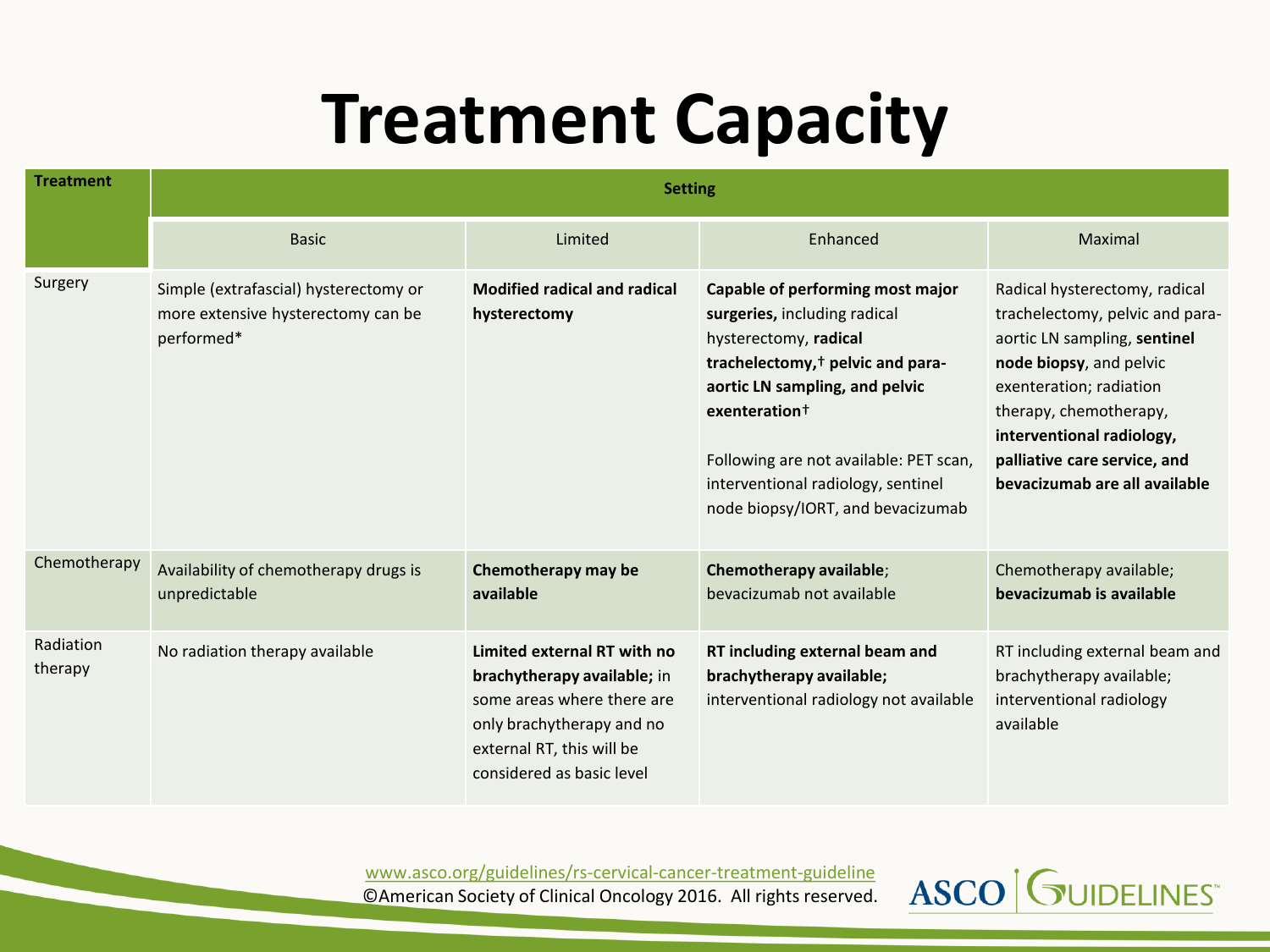### **Treatment Capacity**

| <b>Treatment</b> | <b>Setting</b>                                                                                                                                                                                                                                                                                               |                                                                                                                                                    |                                                                                                                                                                                                                                                        |                                                                                                                                                                  |  |
|------------------|--------------------------------------------------------------------------------------------------------------------------------------------------------------------------------------------------------------------------------------------------------------------------------------------------------------|----------------------------------------------------------------------------------------------------------------------------------------------------|--------------------------------------------------------------------------------------------------------------------------------------------------------------------------------------------------------------------------------------------------------|------------------------------------------------------------------------------------------------------------------------------------------------------------------|--|
|                  | <b>Basic</b>                                                                                                                                                                                                                                                                                                 | Limited                                                                                                                                            | Enhanced                                                                                                                                                                                                                                               | Maximal                                                                                                                                                          |  |
| Pathology        | Pathology services are not available; if<br>there is a way to send pathology for<br>review when needed, that should occur.<br>(Basic pathology may be available, but<br>diagnosis is often delayed for more than<br>one month. There are no frozen sections<br>or pathology consultations in the<br>region.) | Pathology services in<br>development<br>(There are basic pathology and<br>frozen section services.<br>Consultations are not readily<br>available.) | Pathology services in<br>development or not always<br>available<br>(Pathology services including<br>frozen sections are available.<br>Tumor registry and regular<br>multidisciplinary conferences<br>are not consistently available<br>in the region.) | Pathology available<br>(Full pathology services<br>including diagnosis,<br>consultation, tumor registry,<br>and multidisciplinary<br>conferences are available.) |  |
| Palliative care  | Palliative care service is in development;<br>basic palliative care, including pain and<br>symptom management, should be<br>provided#                                                                                                                                                                        | Pain and symptom<br>management available;<br>palliative care service is in<br>development                                                          | Palliative care service not<br>always available                                                                                                                                                                                                        | <b>Palliative care service</b><br>available                                                                                                                      |  |

\*Where medical facilities exist to take care of women who are at high risk for postoperative complications

†Can be performed in some enhanced levels

‡Palliative care is multifaceted and in some contexts can be provided concurrently with tumor-directed therapy. Pain management and best supportive care are necessary but insufficient parts of palliative care in all settings. Women with advanced cervical cancer with or without access to tumor-directed therapy may have specific late-stage symptoms that require clinicians to perform or offer urogenital-specific interventions. See the Special Commentary section.

[www.asco.org/guidelines/rs-cervical-cancer-treatment-guideline](http://www.asco.org/guidelines/rs-cervical-cancer-treatment-guideline)



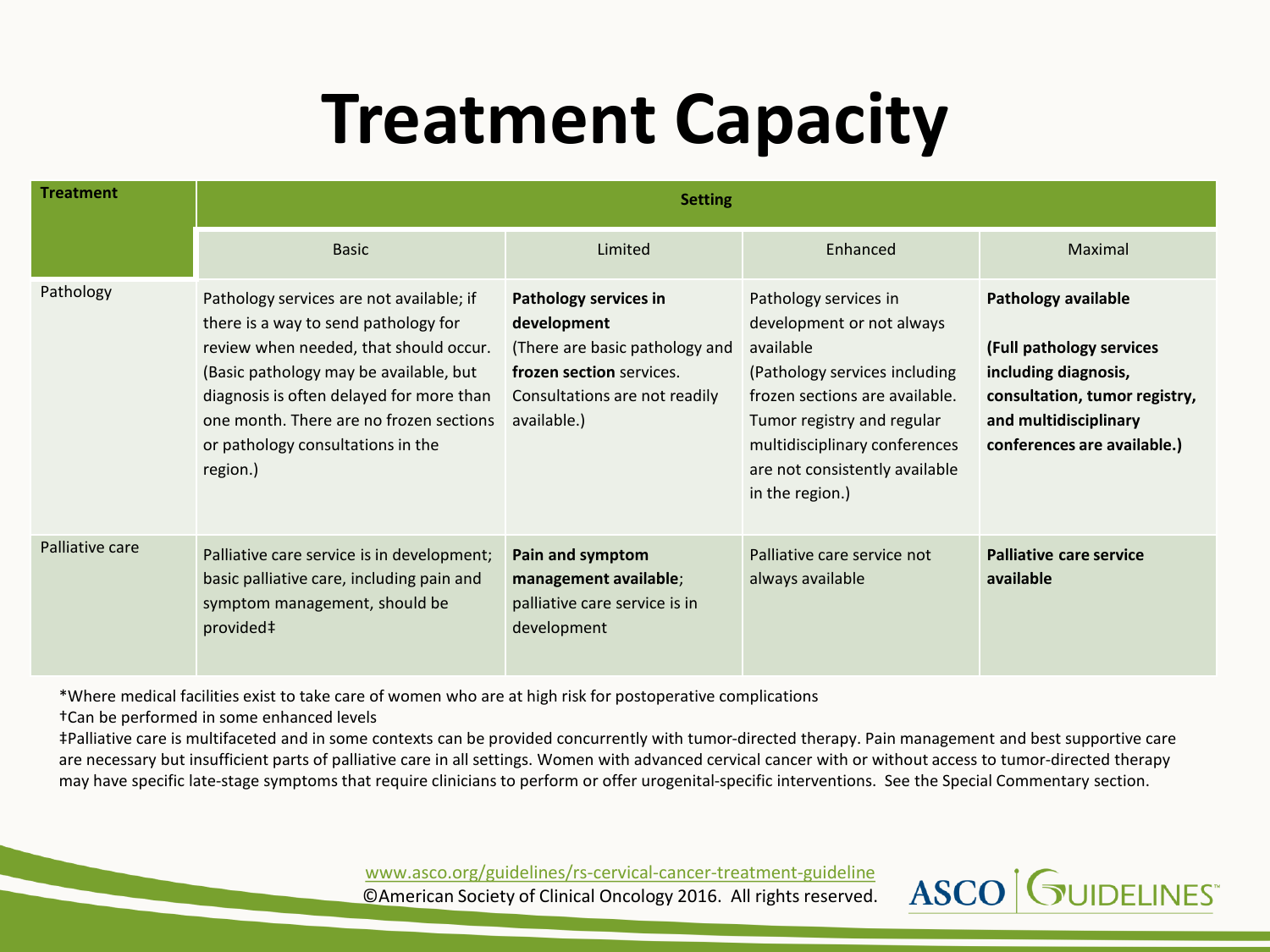### **Work Up**

|                                                                                                              | <b>Setting</b>                                                                                                                  |                                                                                                                         |                                                                                                                         |  |
|--------------------------------------------------------------------------------------------------------------|---------------------------------------------------------------------------------------------------------------------------------|-------------------------------------------------------------------------------------------------------------------------|-------------------------------------------------------------------------------------------------------------------------|--|
| <b>Basic</b>                                                                                                 | Limited                                                                                                                         | Enhanced                                                                                                                | Maximal                                                                                                                 |  |
| History and physical<br>examination, CBC, cervical<br>biopsy, cone biopsy, and<br>LFT/renal function studies | History and physical examination,<br>CBC, cervical biopsy, pathologic<br>review, cone biopsy, and<br>LFT/renal function studies | History and physical<br>examination, CBC, cervical<br>biopsy, pathologic review, cone<br>biopsy, and LFT/renal function | History and physical<br>examination, CBC, cervical<br>biopsy, pathologic review, cone<br>biopsy, and LFT/renal function |  |
| Imaging (optional in $\leq$ stage IB1<br>disease): chest x-ray                                               | Imaging (optional in $\leq$ stage IB1):<br>chest x-ray, CT (specifically CT of<br>abdomen and pelvis for women                  | studies<br>Imaging (optional in $\leq$ stage IB1):<br>chest x-ray, CT or MRI                                            | studies<br>Imaging (optional $\leq$ stage IB1):<br>chest x-ray, CT, or MRI or PET-CT                                    |  |
| Smoking cessation and<br>counseling; may offer HIV testing treatment planning purposed)                      | with advanced-stage disease for                                                                                                 | Smoking cessation and                                                                                                   | Smoking cessation and<br>counseling; may offer HIV testing counseling; may offer HIV testing                            |  |
|                                                                                                              | Smoking cessation and<br>counseling; may offer HIV testing                                                                      | <b>Optional: EUA</b><br>cystoscopy/proctoscopy only if<br>suspicion of bladder or rectum<br>invasion by CT or MRI       | <b>Optional: EUA</b><br>cystoscopy/proctoscopy only if<br>suspicion of bladder or rectum<br>invasion by CT or MRI       |  |

NOTE. Bold indicates addition of a recommended action over a previous resource level (eg, in limited setting, a bold action is one that was not recommended in basic).

Abbreviations: CBC, complete blood count; CT, computed tomography; EUA, examination under anesthesia; LFT, liver function test; MRI, magnetic resonance imaging; PET, positron emission tomography

[www.asco.org/guidelines/rs-cervical-cancer-treatment-guideline](http://www.asco.org/guidelines/rs-cervical-cancer-treatment-guideline)

©American Society of Clinical Oncology 2016. All rights reserved.

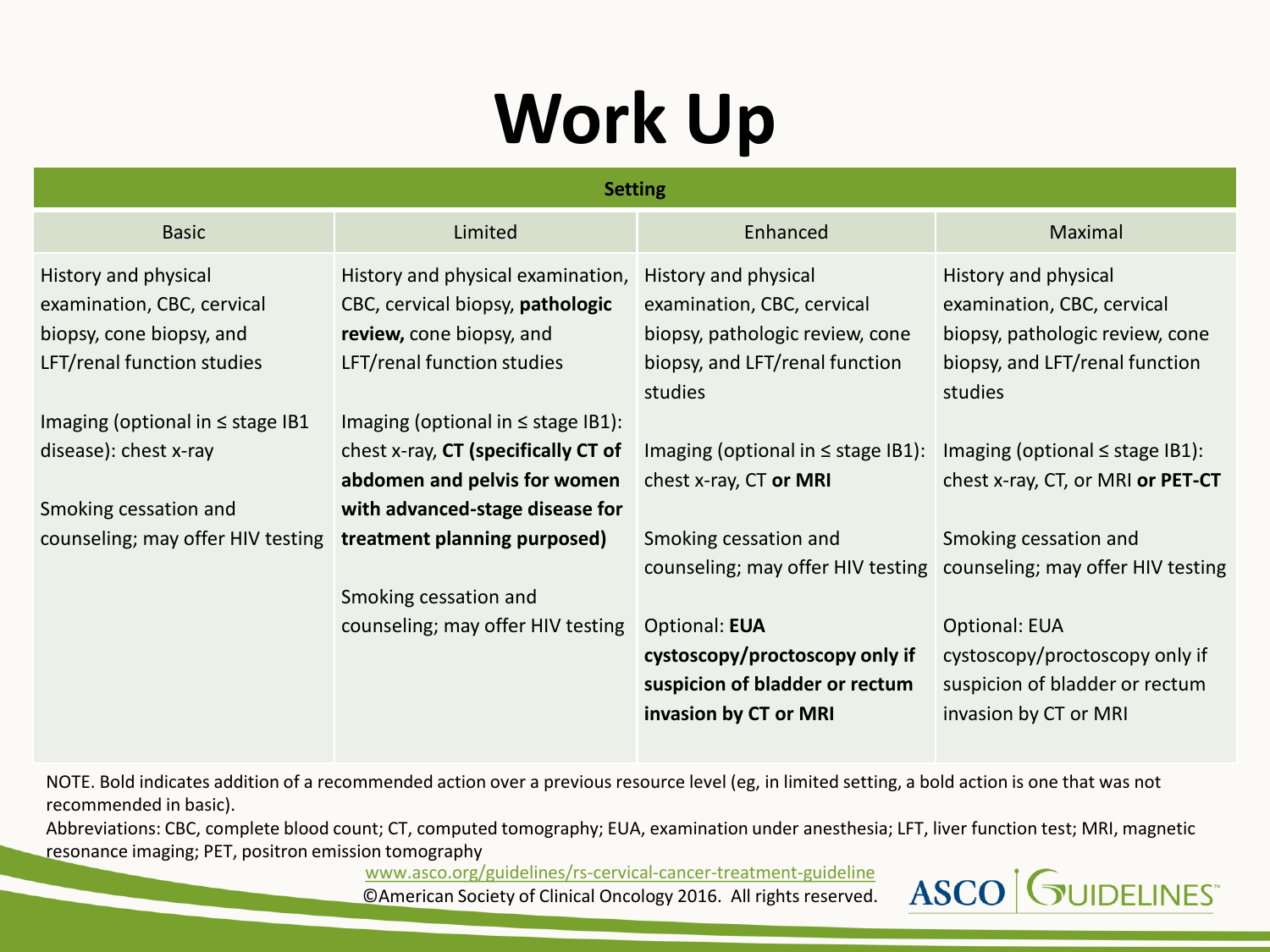| <b>Type of</b>            | <b>Setting</b>                                                                                                                                                                                                                             |                                                                                                                                                                                                                   |                                                                                                                                                                                                                                                 |                                                                                                                                                                                                      |  |
|---------------------------|--------------------------------------------------------------------------------------------------------------------------------------------------------------------------------------------------------------------------------------------|-------------------------------------------------------------------------------------------------------------------------------------------------------------------------------------------------------------------|-------------------------------------------------------------------------------------------------------------------------------------------------------------------------------------------------------------------------------------------------|------------------------------------------------------------------------------------------------------------------------------------------------------------------------------------------------------|--|
| <b>Disease</b>            | <b>Basic</b>                                                                                                                                                                                                                               | Limited                                                                                                                                                                                                           | Enhanced                                                                                                                                                                                                                                        | Maximal                                                                                                                                                                                              |  |
| IA1, LVSI<br>negative, FS | 1A1 (negative margins): cone<br>biopsy <sup>1</sup> (with scalpel)<br>Repeat cone biopsy or<br>extrafascial hysterectomy<br>for positive margins<br>Type of recommendation: evidence-<br>based<br>Evidence: high<br>Recommendation: strong | 1A1 (negative margins):<br>cone biopsy<br>Repeat cone biopsy or<br>extrafascial<br>hysterectomy for<br>positive margins<br>Type of recommendation: evidence-<br>based<br>Evidence: high<br>Recommendation: strong | 1A1 (negative margins):<br>cone biopsy<br>Repeat cone biopsy, or<br>extrafascial<br>hysterectomy for<br>positive margins.<br>Type of recommendation: evidence-<br>based<br>Evidence: high<br>Recommendation: strong                             | 1A1 (negative margins): cone biopsy<br>Repeat cone biopsy or extrafascial<br>hysterectomy for positive margins<br>Type of recommendation: evidence-based<br>Evidence: high<br>Recommendation: strong |  |
| IA1, LVSI<br>positive, FS | Cone biopsy in selected<br>cases, if follow-up possible<br>Type of recommendation: consensus-<br>based<br>Evidence: intermediate<br>Recommendation: weak                                                                                   | Cone biopsy<br>Type of recommendation:<br>consensus-based<br>Evidence: intermediate<br>Recommendation: weak                                                                                                       | Cone biopsy plus PLND<br>(see Discussion<br>regarding current<br>evidence on FS sparing<br>for women desiring<br>fertility preservation)<br>Type of recommendation: evidence<br>and consensus-based<br>Evidence: high<br>Recommendation: strong | Cone biopsy plus PLND<br>Type of recommendation: evidence and<br>consensus-based<br>Evidence: high<br>Recommendation: strong                                                                         |  |
|                           |                                                                                                                                                                                                                                            |                                                                                                                                                                                                                   | OR radical trachelectomy<br>plus pelvic LND<br>Type of recommendation: evidence<br>and consensus-based<br>Evidence: intermediate<br>Recommendation: moderate                                                                                    | OR radical trachelectomy plus PLND<br>(may offer ± SLN)<br>Type of recommendation: evidence and<br>consensus-based<br>Evidence: intermediate<br>Recommendation: moderate                             |  |
|                           |                                                                                                                                                                                                                                            | www.asco.org/guidelines/rs-cervical-cancer-treatment-guideline<br>CAmerican Society of Clinical Oncology 2016. All rights reserved.                                                                               |                                                                                                                                                                                                                                                 | <b>JIDELINES®</b>                                                                                                                                                                                    |  |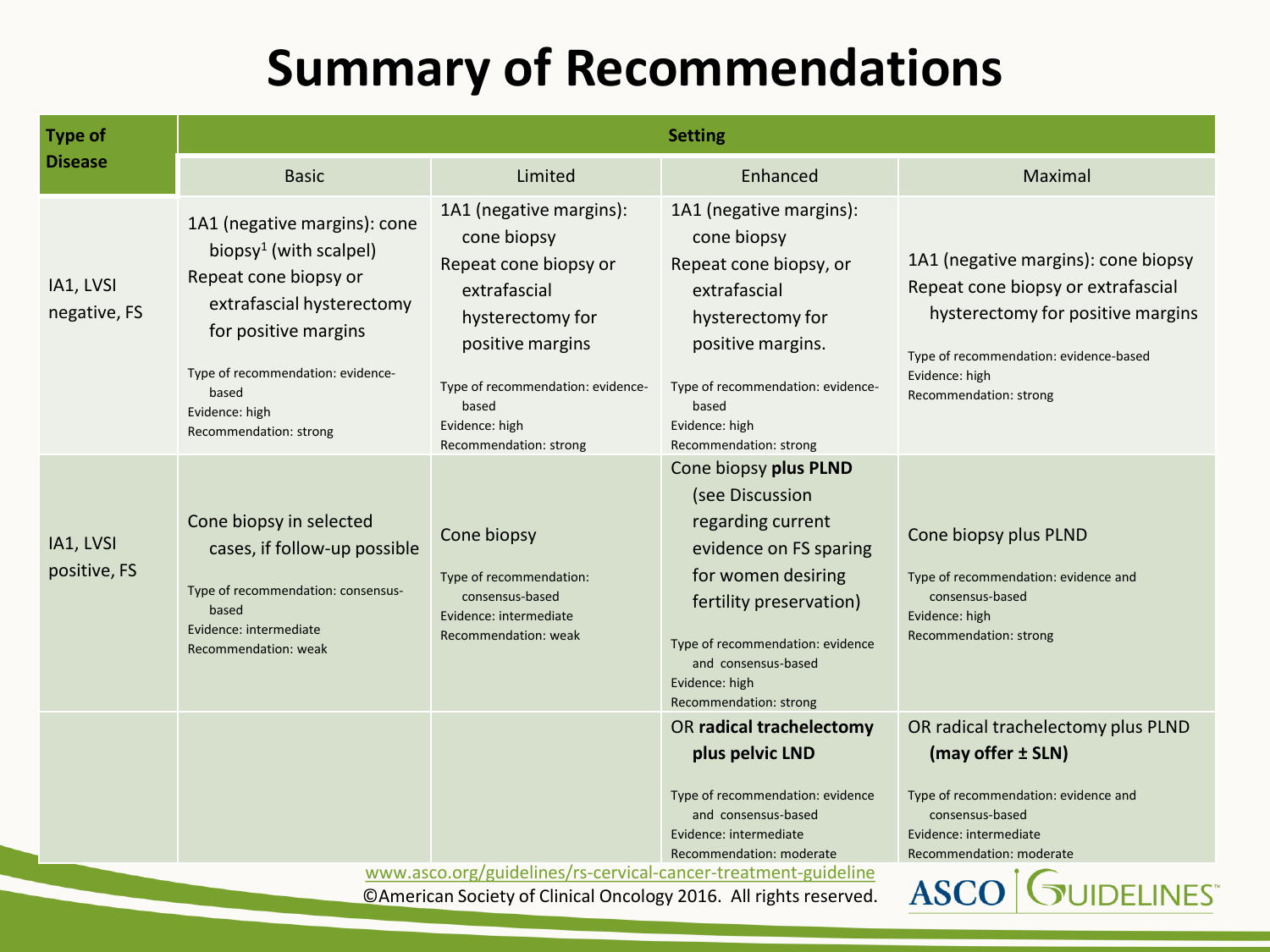| <b>Type of</b>                   | <b>Setting</b>                                                                                                                                                                                                                                                                                                 |                                                                                                                                                                                                                                                                                                                                                                                      |                                                                                                                                                                                                                                                                                                                                                          |                                                                                                                                                                                                                                                                                                                                           |
|----------------------------------|----------------------------------------------------------------------------------------------------------------------------------------------------------------------------------------------------------------------------------------------------------------------------------------------------------------|--------------------------------------------------------------------------------------------------------------------------------------------------------------------------------------------------------------------------------------------------------------------------------------------------------------------------------------------------------------------------------------|----------------------------------------------------------------------------------------------------------------------------------------------------------------------------------------------------------------------------------------------------------------------------------------------------------------------------------------------------------|-------------------------------------------------------------------------------------------------------------------------------------------------------------------------------------------------------------------------------------------------------------------------------------------------------------------------------------------|
| <b>Disease</b>                   | <b>Basic</b>                                                                                                                                                                                                                                                                                                   | Limited                                                                                                                                                                                                                                                                                                                                                                              | Enhanced                                                                                                                                                                                                                                                                                                                                                 | Maximal                                                                                                                                                                                                                                                                                                                                   |
| IA1,<br>non-FS<br>(no<br>LVSI)   | Cone biopsy (if follow-up possible)<br>OR extrafascial hysterectomy, <sup>2</sup><br>then observe after initial cone<br>biopsy, repeat cone, or<br>extrafascial hysterectomy if<br>margins are positive<br>Type of recommendation: evidence and<br>consensus-based<br>Evidence: high<br>Recommendation: strong | Cone biopsy (if follow-up<br>possible); observe (after<br>cone biopsy) <sup>3</sup> OR<br>extrafascial hysterectomy <sup>2</sup><br>(extrafascial hysterectomy<br>OR modified radical<br>hysterectomy plus PLND<br>OR if positive margins<br>repeat conization <sup>4</sup> )<br>Type of recommendation: evidence and<br>consensus-based<br>Evidence: high<br>Recommendation: strong | Cone biopsy <sup>3</sup> OR extrafascial<br>hysterectomy <sup>2</sup><br>(extrafascial hysterectomy<br>OR modified radical<br>hysterectomy plus pelvic<br>LND OR if positive margins<br>repeat conization <sup>4</sup> )<br>Type of recommendation: evidence-<br>based<br>Evidence: high<br>Recommendation: strong                                       | Cone biopsy <sup>3</sup> OR extrafascial<br>hysterectomy <sup>2</sup> (extrafascial<br>hysterectomy OR modified radical<br>hysterectomy plus pelvic LN<br>sampling if positive margins [may<br>offer $\pm$ SLN] OR repeat conization <sup>4</sup> )<br>Type of recommendation: evidence-based<br>Evidence: high<br>Recommendation: strong |
| IA1,<br>non-FS<br>(with<br>LVSI) | As above<br>Type of recommendation: consensus-based<br>Evidence: low<br>Recommendation: weak                                                                                                                                                                                                                   | Stage IA1 (with LVSI) and<br>stage IA2: modified radical<br>hysterectomy<br>Type of recommendation: consensus-<br>based<br>Evidence: low<br>Recommendation: weak                                                                                                                                                                                                                     | Stage IA1 (with LVSI) and<br>stage IA2: modified<br>radical hysterectomy<br>(when positive margins on<br>repeat cone) plus PLND ±<br><b>PANB</b> (pelvic irradiation<br>plus brachytherapy [with<br>LVSI] if patient is not<br>eligible for surgery)<br>Type of recommendation: evidence-<br>based<br>Evidence: intermediate<br>Recommendation: moderate | Stage IA1 (with LVSI) and stage IA2:<br>modified radical hysterectomy plus<br>pelvic LND $\pm$ para-aortic (may offer<br>± SLN OR pelvic irradiation plus<br>brachytherapy [if patient is not<br>eligible for surgery])<br>Type of recommendation: evidence-based<br>Evidence: intermediate<br>Recommendation: moderate                   |

[www.asco.org/guidelines/rs-cervical-cancer-treatment-guideline](http://www.asco.org/guidelines/rs-cervical-cancer-treatment-guideline) ©American Society of Clinical Oncology 2016. All rights reserved.

**ASCO** GUIDELINES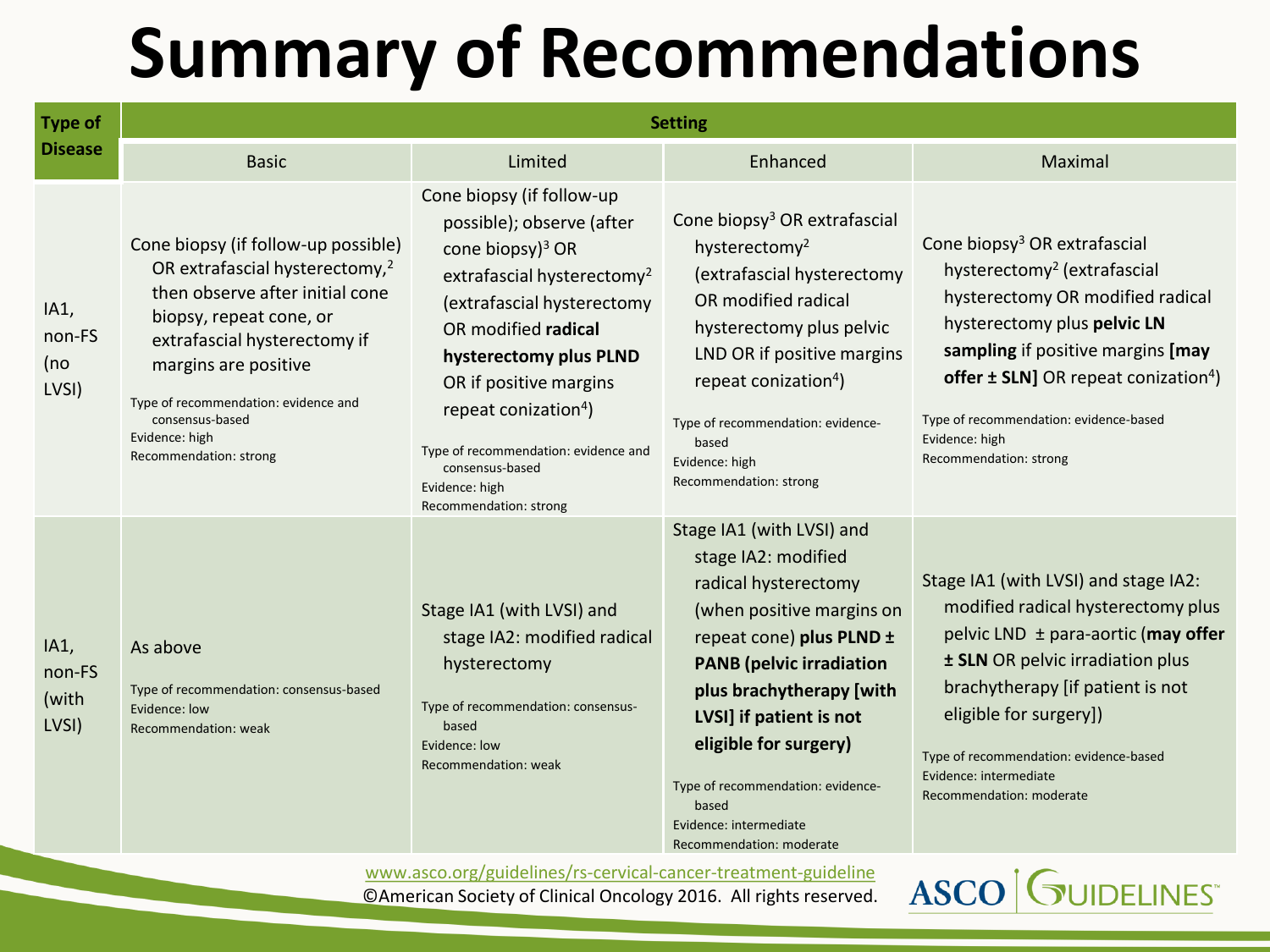| <b>Type of</b>         | <b>Setting</b>                                                                                                                                                                           |                                                                                                                                                                                                   |                                                                                                                                                                                                                                                                                                                         |                                                                                                                                                                                                                                                                                                                         |
|------------------------|------------------------------------------------------------------------------------------------------------------------------------------------------------------------------------------|---------------------------------------------------------------------------------------------------------------------------------------------------------------------------------------------------|-------------------------------------------------------------------------------------------------------------------------------------------------------------------------------------------------------------------------------------------------------------------------------------------------------------------------|-------------------------------------------------------------------------------------------------------------------------------------------------------------------------------------------------------------------------------------------------------------------------------------------------------------------------|
| <b>Disease</b>         | <b>Basic</b>                                                                                                                                                                             | Limited                                                                                                                                                                                           | Enhanced                                                                                                                                                                                                                                                                                                                | Maximal                                                                                                                                                                                                                                                                                                                 |
| IA <sub>2</sub> FS     | Cone biopsy (if follow-up<br>possible)<br>Type of recommendation: consensus-<br>based                                                                                                    | Cone biopsy (if follow-up<br>possible)<br>Type of recommendation:<br>consensus-based                                                                                                              | Cone biopsy plus PLND ± para-aortic<br>LN sampling <sup>3</sup><br>Type of recommendation: evidence-based<br>Evidence: low<br>Recommendation: weak                                                                                                                                                                      | Cone biopsy plus pelvic LND ±<br>para-aortic LN sampling <sup>3</sup><br>Type of recommendation: evidence-based<br>Evidence: low<br>Recommendation: weak                                                                                                                                                                |
|                        | Evidence: low<br>Recommendation: weak                                                                                                                                                    | Evidence: low<br>Recommendation: weak                                                                                                                                                             | <b>Radical trachelectomy plus PLND</b><br>Type of recommendation: evidence-based<br>Evidence: intermediate<br>Recommendation: moderate                                                                                                                                                                                  | Radical trachelectomy plus PLND<br>Type of recommendation: evidence-based<br>Evidence: intermediate<br>Recommendation: moderate                                                                                                                                                                                         |
|                        | Cone biopsy (if follow-up<br>possible) or extrafascial<br>hysterectomy<br>$(non-FS)$<br>Type of recommendation: evidence and<br>consensus-based<br>Evidence: low<br>Recommendation: weak | Cone biopsy plus PLND ±<br>para-aortic LN<br>sampling <sup>3</sup><br>Type of recommendation:<br>evidence-based<br>Evidence: low<br>Recommendation: weak                                          | Cone biopsy plus PLND ± para-aortic<br>LN sampling <sup>3</sup><br>Type of recommendation: evidence-based<br>Evidence: low<br>Recommendation: weak                                                                                                                                                                      | See above                                                                                                                                                                                                                                                                                                               |
| IA2, non-<br><b>FS</b> | Extrafascial hysterectomy<br>Type of recommendation: evidence-<br>based<br>Evidence: low<br>Recommendation: weak                                                                         | <b>Modified radical</b><br>hysterectomy plus<br>PLND ± para-aortic LN<br>sampling <sup>4</sup><br>Type of recommendation:<br>evidence-based<br>Evidence: intermediate<br>Recommendation: moderate | Modified radical hysterectomy plus<br>PLND $\pm$ para-aortic LN sampling <sup>4</sup><br>Type of recommendation: evidence-based<br>Evidence: intermediate<br>Recommendation: moderate<br>OR pelvic RT and brachytherapy<br>Type of recommendation: evidence-based<br>Evidence: intermediate<br>Recommendation: moderate | Modified radical hysterectomy plus<br>PLND $\pm$ para-aortic LN sampling <sup>4</sup><br>Type of recommendation: evidence-based<br>Evidence: intermediate<br>Recommendation: moderate<br>OR pelvic RT and brachytherapy<br>Type of recommendation: evidence-based<br>Evidence: intermediate<br>Recommendation: moderate |

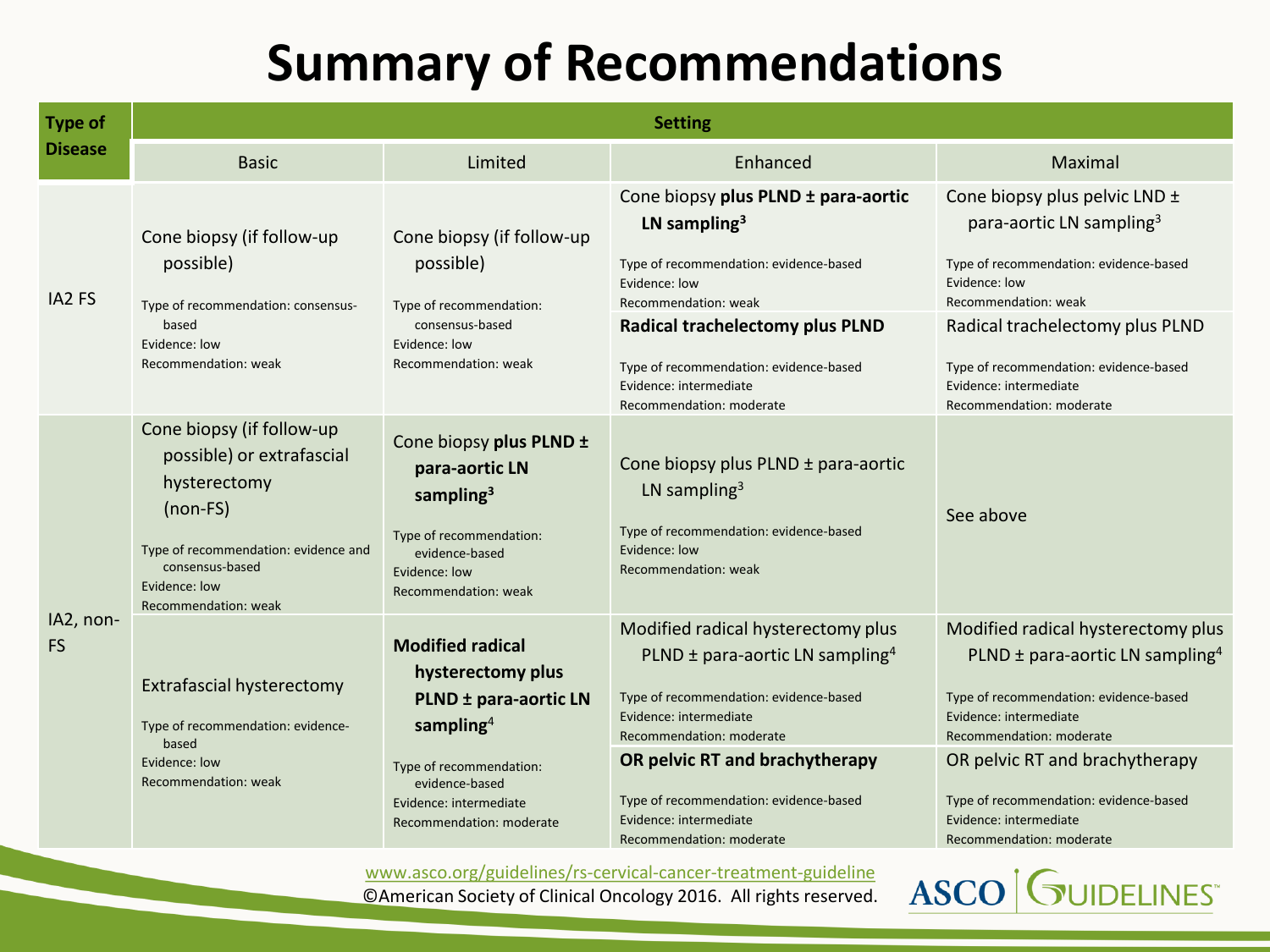| <b>Type of</b><br><b>Disease</b> | <b>Setting</b>                                                                                                               |                                                                                                                                                                                                                                                                                                                   |                                                                                                                                                                                                                                                                             |                                                                                                                                                                 |
|----------------------------------|------------------------------------------------------------------------------------------------------------------------------|-------------------------------------------------------------------------------------------------------------------------------------------------------------------------------------------------------------------------------------------------------------------------------------------------------------------|-----------------------------------------------------------------------------------------------------------------------------------------------------------------------------------------------------------------------------------------------------------------------------|-----------------------------------------------------------------------------------------------------------------------------------------------------------------|
|                                  | <b>Basic</b>                                                                                                                 | Limited                                                                                                                                                                                                                                                                                                           | Enhanced                                                                                                                                                                                                                                                                    | Maximal                                                                                                                                                         |
| IB1, FS                          | No recommendation                                                                                                            | No recommendation                                                                                                                                                                                                                                                                                                 | Radical trachelectomy plus PLND (if<br>adding trachelectomy > 2 cm)<br>Adjuvant therapy may be needed for<br>patients with tumors > 2 cm with risk<br>factors<br>Type of recommendation: evidence and consensus-based<br>Evidence: intermediate<br>Recommendation: moderate | Radical trachelectomy plus pelvic<br>LN sampling; may offer SLN<br>Type of recommendation: evidence-based<br>Evidence: intermediate<br>Recommendation: moderate |
| IB1,<br>Non-FS                   | Extrafascial<br>hysterectomy<br>Type of recommendation:<br>consensus-based<br>Evidence: insufficient<br>Recommendation: weak | <b>Radical hysterectomy plus</b><br><b>PLND or radical</b><br>hysterectomy (see Note)<br>with adjuvant RT or RT with<br>concurrent low-dose<br>chemotherapy (concurrent<br>chemoRT), if needed<br>Type of recommendation: evidence and<br>consensus-based<br>Evidence: high<br>Recommendation: moderate to strong | Radical hysterectomy plus pelvic LND<br>Type of recommendation: evidence-based<br>Evidence: high<br>Recommendation: strong                                                                                                                                                  | Radical hysterectomy plus PLND;<br>may offer SLN<br>Type of recommendation: evidence-based<br>Evidence: high (SLN option, low)<br>Recommendation: strong (weak) |

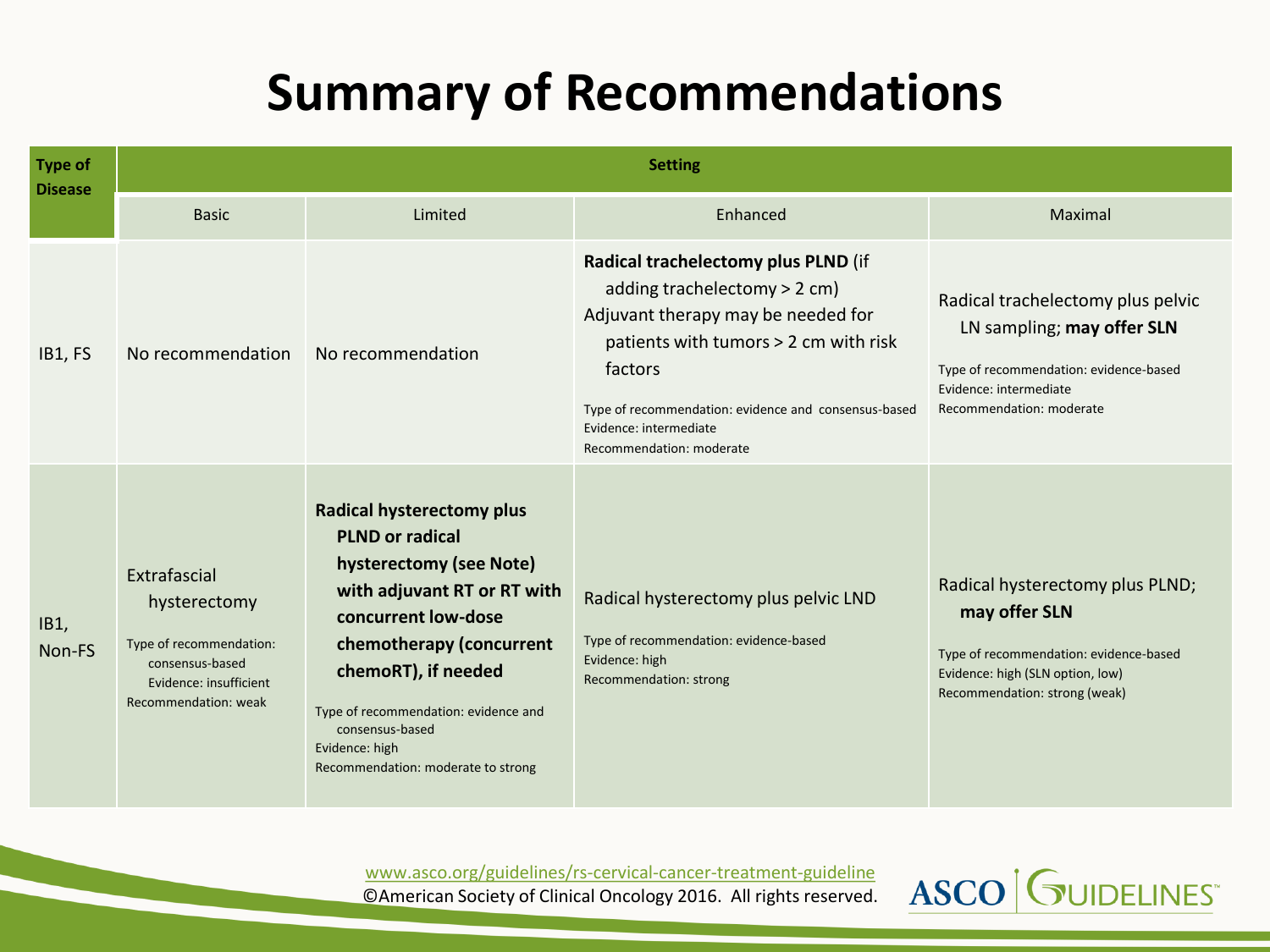| <b>Type of</b> | <b>Setting</b>                                                                                                                                          |                                                                                                                                                                                                                                                                                                                                                                                                                                                                                                                                                                                                                             |                                                                                                                                                                                               |                                                                                                                                                                                        |  |  |
|----------------|---------------------------------------------------------------------------------------------------------------------------------------------------------|-----------------------------------------------------------------------------------------------------------------------------------------------------------------------------------------------------------------------------------------------------------------------------------------------------------------------------------------------------------------------------------------------------------------------------------------------------------------------------------------------------------------------------------------------------------------------------------------------------------------------------|-----------------------------------------------------------------------------------------------------------------------------------------------------------------------------------------------|----------------------------------------------------------------------------------------------------------------------------------------------------------------------------------------|--|--|
| <b>Disease</b> | <b>Basic</b>                                                                                                                                            | Limited                                                                                                                                                                                                                                                                                                                                                                                                                                                                                                                                                                                                                     | Enhanced                                                                                                                                                                                      | Maximal                                                                                                                                                                                |  |  |
| IB1,<br>Non-FS | NACT if available, then<br>extrafascial<br>hysterectomy<br>Type of recommendation:<br>consensus-based<br>Evidence: insufficient<br>Recommendation: weak | ChemoRT or RT followed by extrafascial or radical<br>hysterectomy (see Note) ± PLND ± PANB <sup>5</sup><br>If no RT is available but chemotherapy is available,<br>NACT may be used to shrink the tumor to make it<br>removable by surgery (extrafascial or modified<br>radical hysterectomy [see Note] ± PLND ± PANB <sup>5</sup> )<br>If the patient's tumor does not shrink and is not<br>resectable with negative margins, palliative<br>measures, including best supportive care, ±<br>chemotherapy should be offered<br>Type of recommendation: evidence and consensus-based<br>Evidence: low<br>Recommendation: weak | <b>Pelvic RT plus</b><br>brachytherapy plus<br>concurrent low-dose<br>platinum-based<br>chemotherapy<br>Type of recommendation:<br>evidence-based<br>Evidence: high<br>Recommendation: strong | Pelvic RT plus<br>brachytherapy plus<br>concurrent low-dose<br>platinum-based<br>chemotherapy<br>Type of recommendation:<br>evidence-based<br>Evidence: high<br>Recommendation: strong |  |  |
| <b>Note</b>    |                                                                                                                                                         | Wherever radical hysterectomy with concurrent<br>chemoRT listed as a surgical option above,<br>extrafascial hysterectomy is recommended if there<br>is residual disease after RT or chemoRT with a<br>boost of 68 Gy or initial tumor > 6 cm.<br>Radical hysterectomy may be used following RT or<br>chemoRT to a dose of 50 Gy                                                                                                                                                                                                                                                                                             |                                                                                                                                                                                               |                                                                                                                                                                                        |  |  |

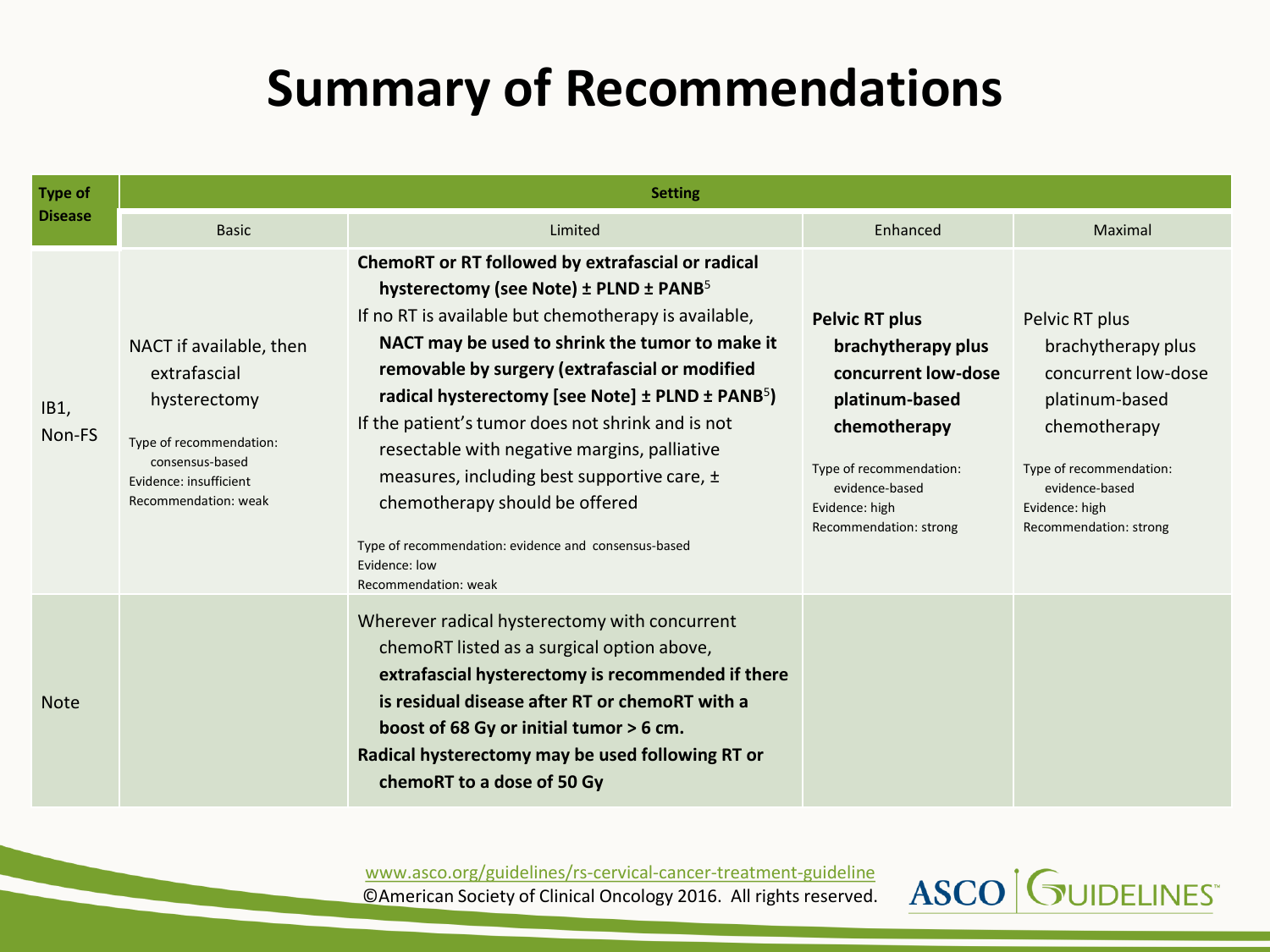| <b>Type of</b>  | <b>Setting</b>                                                                                                                                                                                                                                                                                                                             |                                                                                                                                                                                                                                                                                              |                                                                                                                                                                                                                                                                                                                                   |                                                                                                                                                                                                                                                                                                                                      |  |
|-----------------|--------------------------------------------------------------------------------------------------------------------------------------------------------------------------------------------------------------------------------------------------------------------------------------------------------------------------------------------|----------------------------------------------------------------------------------------------------------------------------------------------------------------------------------------------------------------------------------------------------------------------------------------------|-----------------------------------------------------------------------------------------------------------------------------------------------------------------------------------------------------------------------------------------------------------------------------------------------------------------------------------|--------------------------------------------------------------------------------------------------------------------------------------------------------------------------------------------------------------------------------------------------------------------------------------------------------------------------------------|--|
| <b>Disease</b>  | <b>Basic</b>                                                                                                                                                                                                                                                                                                                               | Limited                                                                                                                                                                                                                                                                                      | Enhanced                                                                                                                                                                                                                                                                                                                          | Maximal                                                                                                                                                                                                                                                                                                                              |  |
|                 | If chemotherapy is available, use<br>NACT followed by extrafascial<br>hysterectomy; if chemotherapy is<br>not available, extrafascial<br>hysterectomy (modification as<br>deemed necessary) may be<br>performed if the surgical capacity is<br>present<br>Type of recommendation: consensus-based<br>Evidence: low<br>Recommendation: weak | If chemotherapy is available, NACT<br>followed by radical<br>hysterectomy (see Note) plus<br>PLND ± para-aortic LN sampling<br>may be an option <sup>4,6</sup><br>Type of recommendation: evidence-based<br>Evidence: intermediate<br>Recommendation: moderate                               | <b>Pelvic RT plus concurrent</b><br>low-dose platinum-based<br>chemotherapy plus<br>brachytherapy<br>Type of recommendation: evidence-<br>based<br>Evidence: high<br>Recommendation: strong                                                                                                                                       | Pelvic RT plus concurrent<br>low-dose platinum-based<br>chemotherapy plus<br>brachytherapy<br>Type of recommendation: evidence-<br>based<br>Evidence: high<br>Recommendation: strong                                                                                                                                                 |  |
| IB2 and<br>IIA2 |                                                                                                                                                                                                                                                                                                                                            | If EBRT is available, but not<br>brachytherapy, then chemoRT<br>followed by extrafascial<br>hysterectomy or RT (if<br>chemotherapy not available)<br>followed by extrafascial<br>hysterectomy (see Note)<br>Type of recommendation: consensus-based<br>Evidence: low<br>Recommendation: weak | Pelvic RT plus concurrent<br>low-dose platinum-based<br>chemotherapy plus<br>brachytherapy plus<br>adjuvant hysterectomy;<br>adjuvant hysterectomy is<br>not recommended except<br>if evidence of presence of<br>residual disease<br>Type of recommendation: evidence-<br>based<br>Evidence: intermediate<br>Recommendation: weak | Pelvic RT plus concurrent<br>low-dose platinum-based<br>chemotherapy plus<br>brachytherapy plus<br>adjuvant hysterectomy;<br>adjuvant hysterectomy is<br>not recommended<br>except if evidence of<br>presence of residual<br>disease<br>Type of recommendation: evidence-<br>based<br>Evidence: intermediate<br>Recommendation: weak |  |

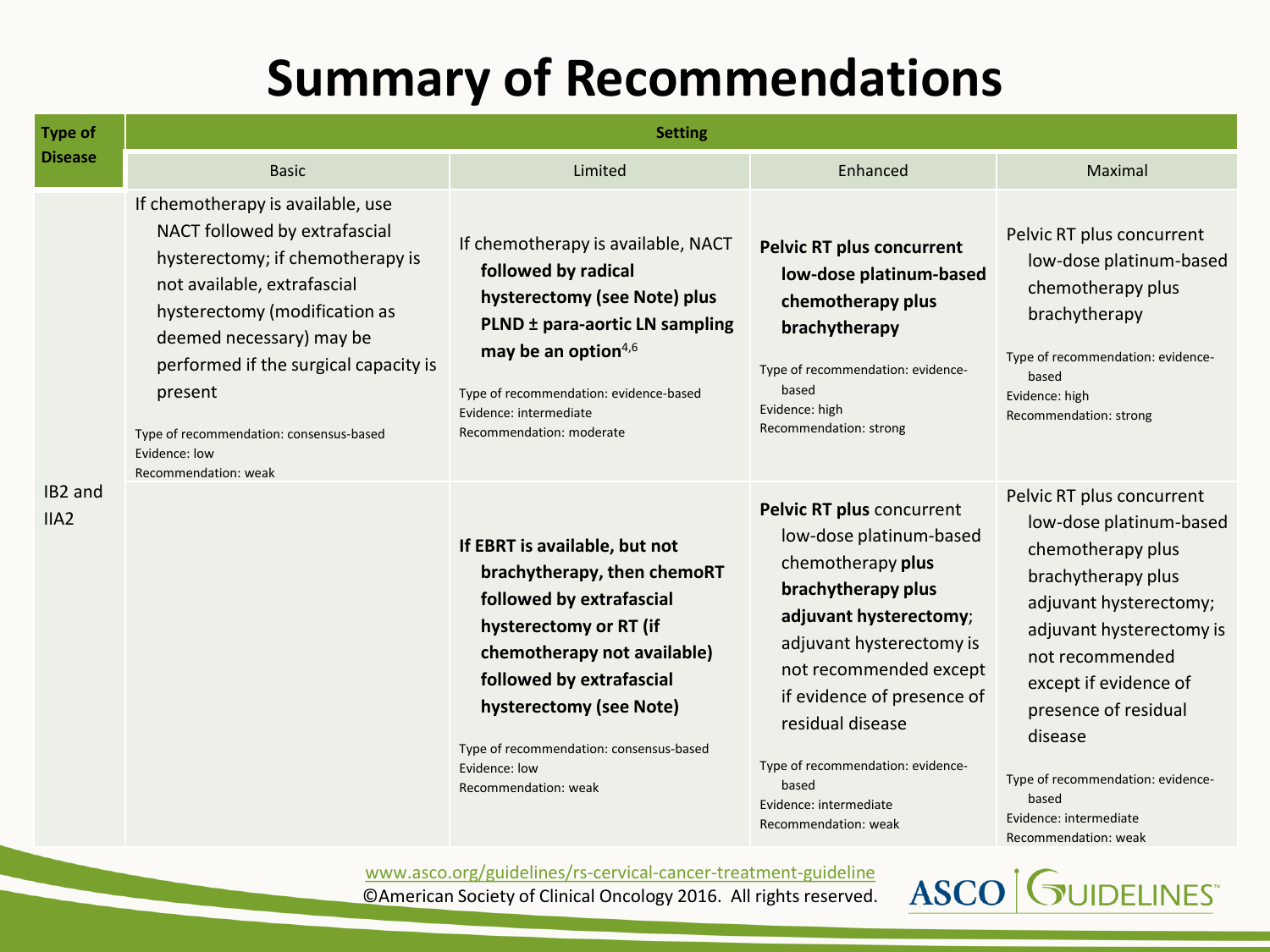| <b>Type of</b>                          | <b>Setting</b> |                                                                                                                                                                                                                                                                                                                                                                                                                                                                                                                      |                                                                                                                                                                                                                      |                                                                                                                                                                                                                                                                                                                    |  |
|-----------------------------------------|----------------|----------------------------------------------------------------------------------------------------------------------------------------------------------------------------------------------------------------------------------------------------------------------------------------------------------------------------------------------------------------------------------------------------------------------------------------------------------------------------------------------------------------------|----------------------------------------------------------------------------------------------------------------------------------------------------------------------------------------------------------------------|--------------------------------------------------------------------------------------------------------------------------------------------------------------------------------------------------------------------------------------------------------------------------------------------------------------------|--|
| <b>Disease</b>                          | <b>Basic</b>   | Limited                                                                                                                                                                                                                                                                                                                                                                                                                                                                                                              | Enhanced                                                                                                                                                                                                             | Maximal                                                                                                                                                                                                                                                                                                            |  |
|                                         |                | OR if no EBRT is available, then brachytherapy and<br>concurrent low-dose platinum-based chemotherapy<br>followed by radical hysterectomy (see Note) <sup>6</sup><br>When brachytherapy is not available, extrafascial or radical<br>hysterectomy is recommended only when there is<br>persistent central pelvic disease and selective<br>lymphadenectomy or LN biopsy for suspicious lesions<br>Type of recommendation: evidence and consensus-based<br>Evidence: low/intermediate<br>Recommendation: weak/moderate |                                                                                                                                                                                                                      |                                                                                                                                                                                                                                                                                                                    |  |
| IB <sub>2</sub> and<br>IIA <sub>2</sub> |                | Radical hysterectomy plus PLND ± para-aortic LN sampling<br>Type of recommendation: evidence-based<br>Evidence: low<br>Recommendation: weak                                                                                                                                                                                                                                                                                                                                                                          | Radical hysterectomy plus<br>pelvic LND ± para-aortic<br>LND sampling <sup>3</sup> and<br>adjuvant RT or chemoRT<br>if needed<br>Type of recommendation: evidence-<br>based<br>Evidence: low<br>Recommendation: weak | Radical hysterectomy plus<br>pelvic LND ± para-aortic<br>LN sampling and<br>adjuvant RT or chemoRT<br>if needed (plus RT $\pm$<br>concurrent low-dose<br>platinum-based<br>chemotherapy after<br>hysterectomy if risk<br>factors $)^3$<br>Type of recommendation: evidence<br>and consensus-based<br>Evidence: low |  |

[www.asco.org/guidelines/rs-cervical-cancer-treatment-guideline](http://www.asco.org/guidelines/rs-cervical-cancer-treatment-guideline) ©American Society of Clinical Oncology 2016. All rights reserved.



Recommendation: weak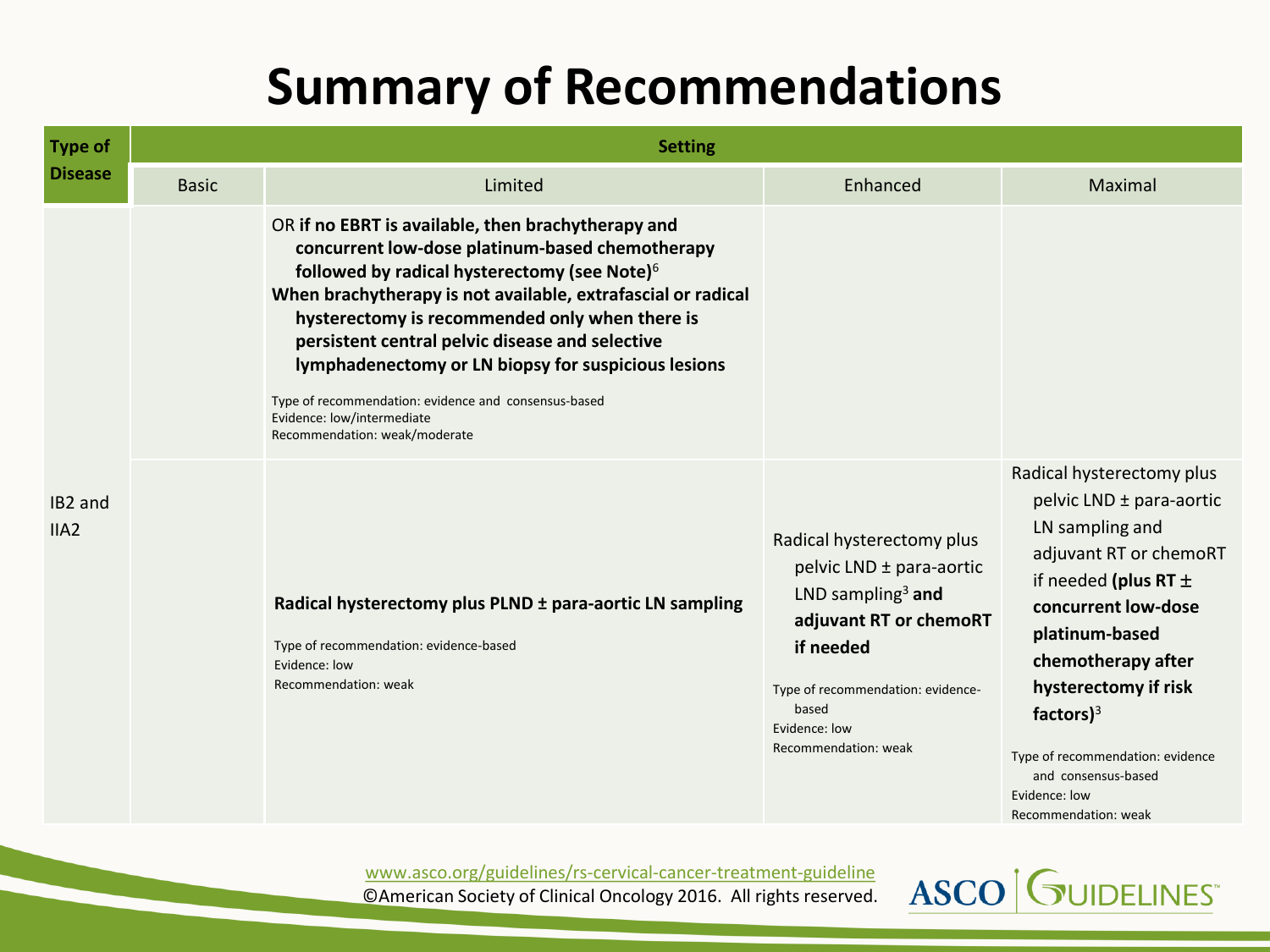| <b>Type of</b>   | <b>Setting</b>                                                                                                                                                                                                 |                                                                                                                                                                                                                                                                                                                                                                                                                                                                                                                                                                                                                                                                                |                                                                                                                                                                                                                                                     |                                                                                                                                                                                                                                              |  |
|------------------|----------------------------------------------------------------------------------------------------------------------------------------------------------------------------------------------------------------|--------------------------------------------------------------------------------------------------------------------------------------------------------------------------------------------------------------------------------------------------------------------------------------------------------------------------------------------------------------------------------------------------------------------------------------------------------------------------------------------------------------------------------------------------------------------------------------------------------------------------------------------------------------------------------|-----------------------------------------------------------------------------------------------------------------------------------------------------------------------------------------------------------------------------------------------------|----------------------------------------------------------------------------------------------------------------------------------------------------------------------------------------------------------------------------------------------|--|
| <b>Disease</b>   | <b>Basic</b>                                                                                                                                                                                                   | Limited                                                                                                                                                                                                                                                                                                                                                                                                                                                                                                                                                                                                                                                                        | Enhanced                                                                                                                                                                                                                                            | Maximal                                                                                                                                                                                                                                      |  |
| <b>Note</b>      | With risk factors on<br>pathology specimen:<br>adjuvant<br>chemotherapy after<br>hysterectomy<br>Type of recommendation:<br>evidence and consensus-<br>based<br>Evidence: insufficient<br>Recommendation: weak | With risk factors on pathology specimen:<br>adjuvant $RT \pm$ chemotherapy after<br>hysterectomy<br>Adjuvant RT (intermediate risk) or with<br>concurrent low-dose platinum-based<br>chemotherapy (high risk) in a referral<br>center<br>Wherever radical hysterectomy with<br>concurrent chemoRT listed as a surgical<br>option above, extrafascial hysterectomy is<br>recommended if there is residual disease<br>after RT or chemoRT with a boost of 68 Gy<br>or initial tumor $> 6$ cm.<br>Radical hysterectomy may be used following<br>RT or chemoRT to a dose of 50 Gy<br>Type of recommendation: evidence and consensus-based<br>Evidence: low<br>Recommendation: weak | With risk factors on<br>pathology specimen:<br>adjuvant RT $\pm$<br>concurrent low-dose<br>platinum-based<br>chemotherapy after<br>hysterectomy<br>Type of recommendation: evidence-<br>based<br>Evidence: intermediate<br>Recommendation: moderate | With risk factors on pathology<br>specimen: adjuvant RT $\pm$<br>concurrent low-dose<br>platinum-based<br>chemotherapy after<br>hysterectomy<br>Type of recommendation: evidence-based<br>Evidence: intermediate<br>Recommendation: moderate |  |
| IIA1             | See IB1                                                                                                                                                                                                        | See IB1                                                                                                                                                                                                                                                                                                                                                                                                                                                                                                                                                                                                                                                                        | See IB1                                                                                                                                                                                                                                             | See IB1                                                                                                                                                                                                                                      |  |
| IIA <sub>2</sub> | See IB <sub>2</sub>                                                                                                                                                                                            | See IB2                                                                                                                                                                                                                                                                                                                                                                                                                                                                                                                                                                                                                                                                        | See IB2                                                                                                                                                                                                                                             | See IB2                                                                                                                                                                                                                                      |  |

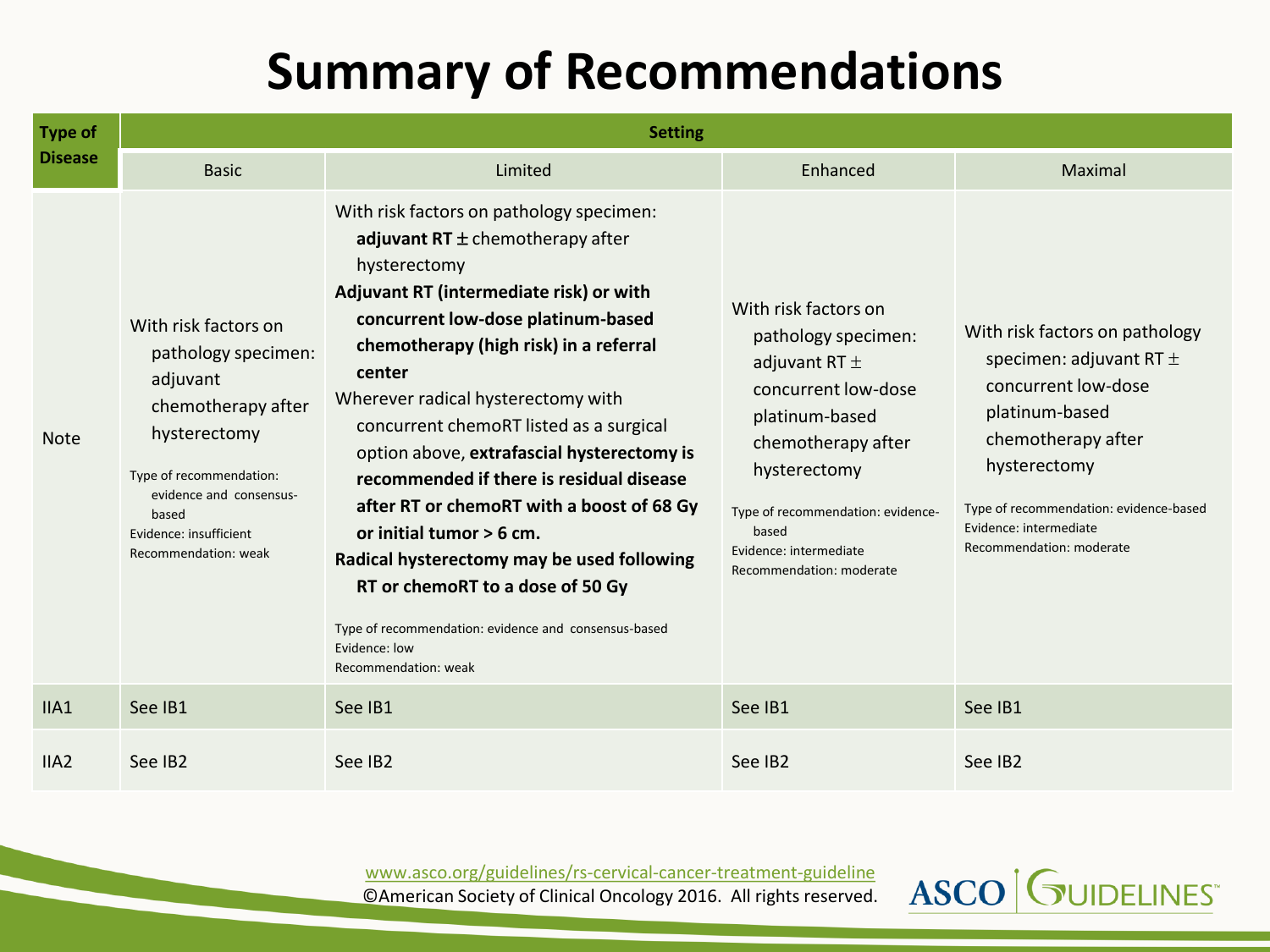| <b>Type of</b>         | <b>Setting</b>                                                                                                                                                                                                                                                                                                                                                                                                                                                                                     |                                                                                                                                                                                                                                                                                                                                                                                                                                                                                                                                                                                         |                                                                                                                                                                                                                                                                         |                                                                                                                                                                                                                                                                  |  |
|------------------------|----------------------------------------------------------------------------------------------------------------------------------------------------------------------------------------------------------------------------------------------------------------------------------------------------------------------------------------------------------------------------------------------------------------------------------------------------------------------------------------------------|-----------------------------------------------------------------------------------------------------------------------------------------------------------------------------------------------------------------------------------------------------------------------------------------------------------------------------------------------------------------------------------------------------------------------------------------------------------------------------------------------------------------------------------------------------------------------------------------|-------------------------------------------------------------------------------------------------------------------------------------------------------------------------------------------------------------------------------------------------------------------------|------------------------------------------------------------------------------------------------------------------------------------------------------------------------------------------------------------------------------------------------------------------|--|
| <b>Disease</b>         | <b>Basic</b>                                                                                                                                                                                                                                                                                                                                                                                                                                                                                       | Limited                                                                                                                                                                                                                                                                                                                                                                                                                                                                                                                                                                                 | Enhanced                                                                                                                                                                                                                                                                | Maximal                                                                                                                                                                                                                                                          |  |
| IIB and<br><b>IIIA</b> | NACT followed by<br>extrafascial<br>hysterectomy<br>(modification as<br>deemed necessary)<br>Type of recommendation:<br>consensus-based<br>Evidence: insufficient<br>Recommendation: weak<br>Extrafascial hysterectomy<br>when chemotherapy is<br>not consistently available<br>Type of recommendation:<br>consensus-based<br>Evidence: insufficient<br>Recommendation: weak<br>Palliative care<br>Type of recommendation: consensus-<br>based<br>Evidence: intermediate<br>Recommendation: strong | ChemoRT or RT <sup>6</sup> followed by<br>extrafascial or modified<br>hysterectomy $\pm$ PLND <sup>7</sup> $\pm$ PANB<br>NACT followed by extrafascial or<br>modified hysterectomy $\pm$<br><b>PLND<sup>7</sup> ± PANB<sup>6</sup></b><br>Type of recommendation: consensus-based<br>Evidence: low/intermediate<br>Recommendation: weak/moderate<br><b>Extrafascial or modified</b><br>hysterectomy plus pelvic LND<br>$\pm$ para-aortic LN sampling <sup>4</sup><br>plus adjuvant therapy<br>Type of recommendation: consensus-based<br>Evidence: insufficient<br>Recommendation: weak | Pelvic RT plus concurrent<br>low-dose platinum-based<br>chemotherapy plus<br>brachytherapy<br>Adjuvant hysterectomy is an<br>option only if residual<br>disease after chemoRT<br>Type of recommendation: evidence-<br>based<br>Evidence: high<br>Recommendation: strong | Pelvic RT plus concurrent low-dose<br>platinum-based chemotherapy plus<br>brachytherapy<br>Adjuvant hysterectomy is an option<br>only if residual disease after<br>chemoRT<br>Type of recommendation: evidence-based<br>Evidence: high<br>Recommendation: strong |  |

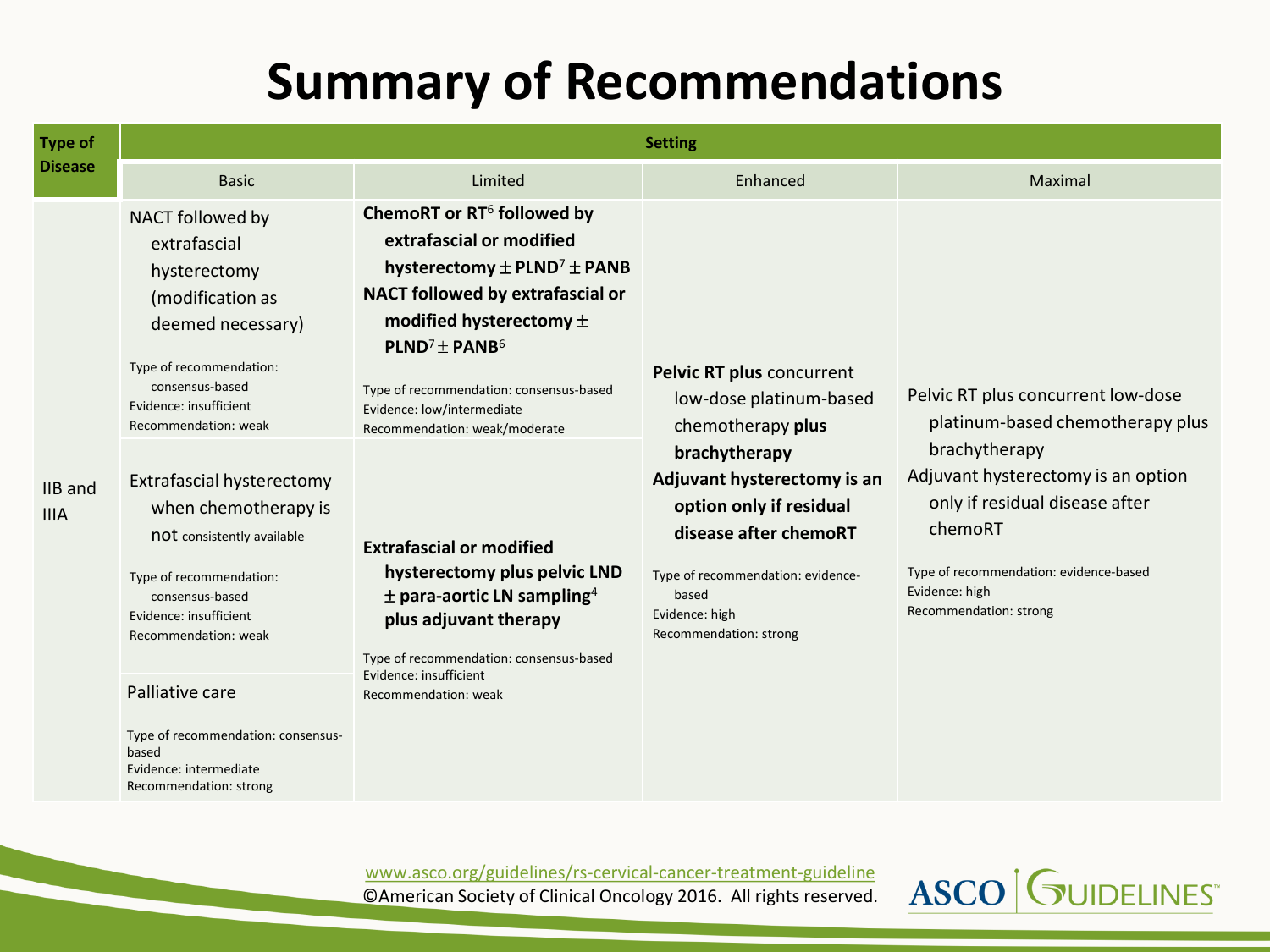| <b>Type of</b> | <b>Setting</b>                                                                                                                                   |                                                                                                                                                                                                                                                                                                                                                                                 |                                                                                                                                                                                                                                                 |                                                                                                                                                                                                                                                                                                                                                                    |
|----------------|--------------------------------------------------------------------------------------------------------------------------------------------------|---------------------------------------------------------------------------------------------------------------------------------------------------------------------------------------------------------------------------------------------------------------------------------------------------------------------------------------------------------------------------------|-------------------------------------------------------------------------------------------------------------------------------------------------------------------------------------------------------------------------------------------------|--------------------------------------------------------------------------------------------------------------------------------------------------------------------------------------------------------------------------------------------------------------------------------------------------------------------------------------------------------------------|
| <b>Disease</b> | <b>Basic</b>                                                                                                                                     | Limited                                                                                                                                                                                                                                                                                                                                                                         | Enhanced                                                                                                                                                                                                                                        | Maximal                                                                                                                                                                                                                                                                                                                                                            |
| IIIB to IVA    | Palliative care<br>Type of recommendation:<br>evidence-based<br>Evidence: intermediate<br>Recommendation: strong                                 | ChemoRT or RT <sup>6</sup> followed by<br>extrafascial or radical<br>hysterectomy (see Note) $\pm$ PLND <sup>7</sup><br>$±$ PANB<br><b>NACT</b> (followed by radical<br>hysterectomy plus PLND <sup>7</sup> $\pm$<br>PANB may be an option] and/or<br>palliative care<br>Type of recommendation: consensus-based<br>Evidence: low/intermediate<br>Recommendation: weak/moderate | Pelvic RT plus brachytherapy<br>plus concurrent low-dose<br>platinum-based chemotherapy<br>(in some cases extended-field<br>RT)<br>AND/OR palliative care<br>Type of recommendation: evidence-based<br>Evidence: high<br>Recommendation: strong | Pelvic RT plus brachytherapy plus<br>concurrent low-dose platinum-<br>based chemotherapy (in some<br>cases extended-field RT)<br>AND/OR palliative care (Options<br>before palliative care alone<br>include: RT boost, salvage<br>surgery, or chemotherapy)<br>Type of recommendation: evidence and<br>consensus-based<br>Evidence: high<br>Recommendation: strong |
|                | NACT followed by<br>extrafascial<br>hysterectomy<br>Type of recommendation:<br>consensus-based<br>Evidence: insufficient<br>Recommendation: weak | RT ± concurrent low-dose platinum-<br>based chemotherapy (may offer<br>systemic adjuvant<br>chemotherapy)<br>Type of recommendation: evidence-based<br>Evidence: intermediate<br>Recommendation: moderate                                                                                                                                                                       | RT + brachytherapy ± concurrent<br>low-dose platinum-based<br>chemotherapy (may offer<br>systemic adjuvant<br>chemotherapy)<br>Type of recommendation: evidence-based<br>Evidence: intermediate<br>Recommendation: weak                         | $RT + brachy$ therapy ± concurrent<br>low-dose platinum-based<br>chemotherapy (may offer<br>systemic adjuvant<br>chemotherapy)<br>Type of recommendation: evidence-based<br>Evidence: intermediate<br>Recommendation: weak                                                                                                                                         |
| <b>Note</b>    |                                                                                                                                                  | Wherever radical hysterectomy with<br>concurrent chemoRT listed as a<br>surgical option above, extrafascial<br>hysterectomy is preferred if there is<br>residual disease or initial tumor > 6<br>cm<br>Type of recommendation: consensus-based<br>Evidence: intermediate<br>Recommendation: weak<br>www.asco.org/guidelines/rs-cervical-cancer-treatment-guideline              |                                                                                                                                                                                                                                                 | <b>ASCO   GUIDELINES</b>                                                                                                                                                                                                                                                                                                                                           |

©American Society of Clinical Oncology 2016. All rights reserved.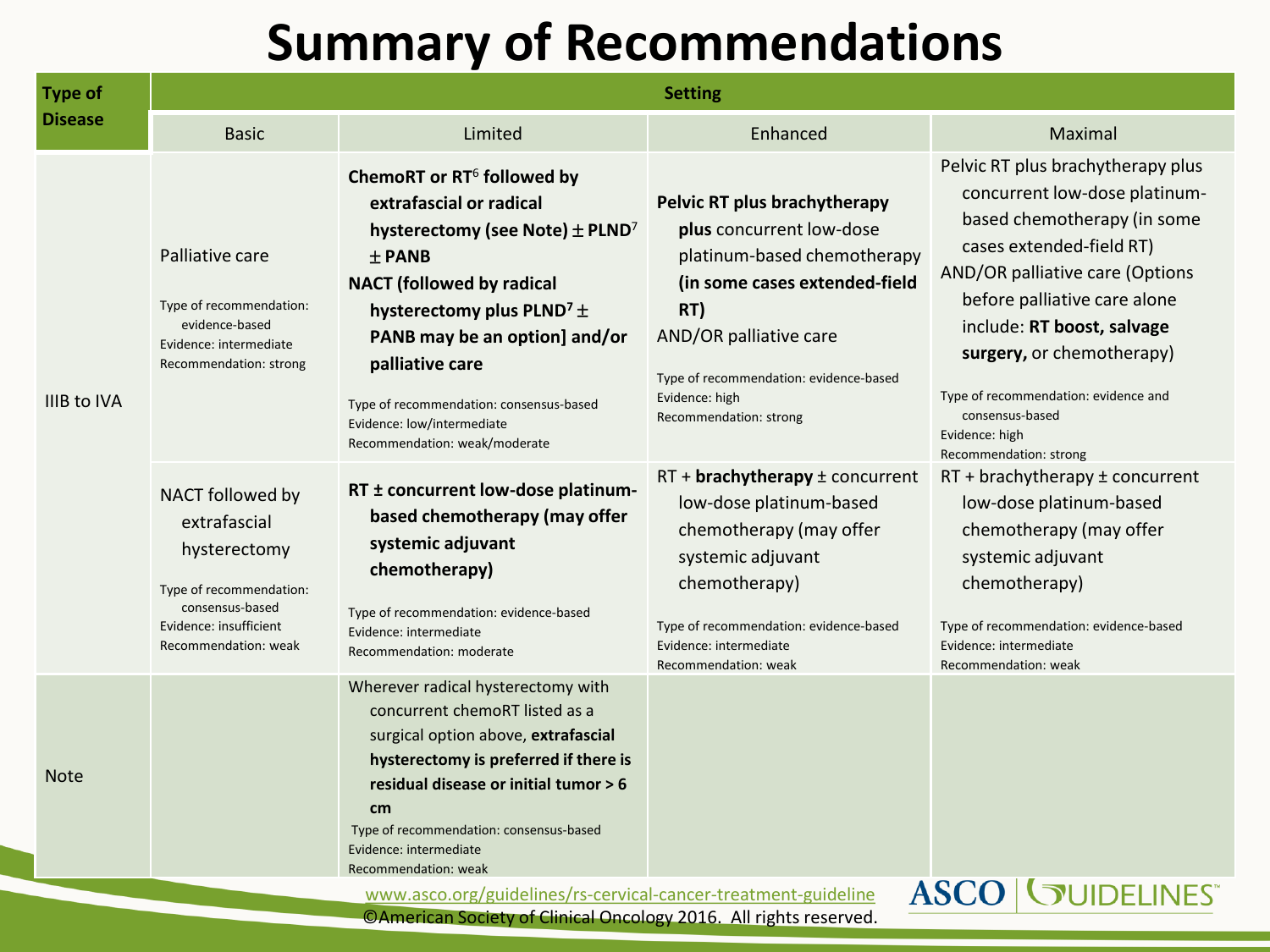| <b>Type of</b><br><b>Disease</b>                                                                                                                  | <b>Setting</b>                                                                                                                                                                                                       |                                                                                                                                                                                                                                                                                                                                                                                             |                                                                                                                                                                                                                                                                                                                                                                                   |                                                                                                                                                                                                                                                                   |  |
|---------------------------------------------------------------------------------------------------------------------------------------------------|----------------------------------------------------------------------------------------------------------------------------------------------------------------------------------------------------------------------|---------------------------------------------------------------------------------------------------------------------------------------------------------------------------------------------------------------------------------------------------------------------------------------------------------------------------------------------------------------------------------------------|-----------------------------------------------------------------------------------------------------------------------------------------------------------------------------------------------------------------------------------------------------------------------------------------------------------------------------------------------------------------------------------|-------------------------------------------------------------------------------------------------------------------------------------------------------------------------------------------------------------------------------------------------------------------|--|
|                                                                                                                                                   | <b>Basic</b>                                                                                                                                                                                                         | Limited                                                                                                                                                                                                                                                                                                                                                                                     | Enhanced                                                                                                                                                                                                                                                                                                                                                                          | Maximal                                                                                                                                                                                                                                                           |  |
| <b>IVB</b>                                                                                                                                        | Palliative care and<br>chemotherapy (if<br>available)<br>Type of recommendation: evidence-<br>based<br>Evidence: high<br>Recommendation: strong                                                                      | Palliative care and/or<br>chemotherapy ±<br>individualized RT<br>(palliative care may<br>include palliative RT)<br>Type of recommendation: evidence-<br>based<br>Evidence: high<br>Recommendation: strong                                                                                                                                                                                   | Chemotherapy ± individualized RT<br>AND/OR palliative care<br>Type of recommendation: evidence-based<br>Evidence: high<br>Recommendation: strong                                                                                                                                                                                                                                  | Chemotherapy $\pm$ bevacizumab $\pm$<br>individualized RT AND/OR<br>palliative care<br>Type of recommendation: evidence-based<br>Evidence: high<br>Recommendation: strong                                                                                         |  |
| Palliative care<br>Type of recommendation: evidence-<br>based<br>Evidence: high<br>Recommendation: strong<br>Recurrent<br>based<br>Evidence: high | <b>Depending on previous RT</b><br>and either "no prior RT<br>or failure outside of<br>previously treated<br>field"* <sup>(CERV-11)</sup> then may<br>offer tumor-directed RT<br>plus platinum-based<br>chemotherapy | Depending on previous RT and<br>central <i>v</i> noncentral disease:<br>Central disease: chemoRT or RT ±<br>brachytherapy if no prior RT<br>If central and prior RT:<br>exenteration<br>Noncentral: chemotherapy, tumor-<br>directed RT, and palliative care<br>Type of recommendation: evidence-based<br>Evidence: high<br>Recommendation: strong<br>Prior RT plus central disease: pelvic | Depending on previous RT and<br>central v noncentral disease:<br>Central disease: chemoRT or RT ±<br>brachytherapy if no prior RT<br>If central and prior RT: exenteration<br>Noncentral: chemotherapy, tumor-<br>directed RT, and palliative care<br>Type of recommendation: evidence-based<br>Evidence: high<br>Recommendation: strong<br>Prior RT plus central disease: pelvic |                                                                                                                                                                                                                                                                   |  |
|                                                                                                                                                   |                                                                                                                                                                                                                      | Type of recommendation: evidence-<br>Recommendation: strong                                                                                                                                                                                                                                                                                                                                 | exenteration OR radical<br>hysterectomy OR brachytherapy<br>(latter two "in carefully selected<br>patients with small (< 2 cm)<br>lesions" ** (CERV-11))<br>Type of recommendation: evidence-based<br>Evidence: high<br>Recommendation: strong                                                                                                                                    | exenteration ± intraoperative RT OR<br>radical hysterectomy OR<br>brachytherapy (latter two "in<br>carefully selected patients with<br>small (< 2 cm) lesions" ** (CERV-11)<br>Type of recommendation: evidence-based<br>Evidence: high<br>Recommendation: strong |  |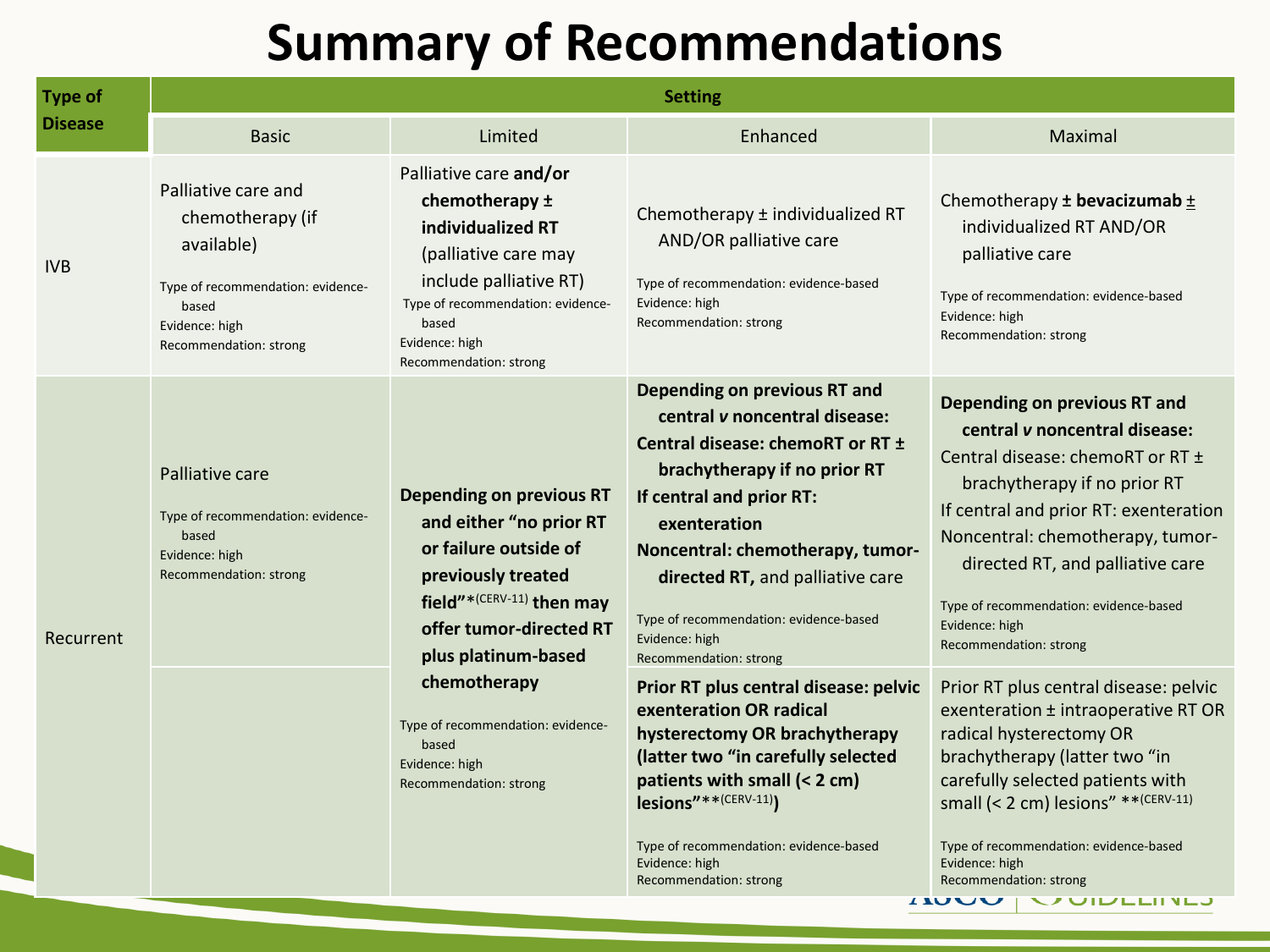| <b>Type of</b><br><b>Disease</b> | <b>Setting</b>                                                                                                                                                                                                              |                                                                                                                                                                        |                                                                                                                                                                                                                                                                                                                     |                                                                                                                                                                                                                                                                                                                                                                                                                                                                                                                       |
|----------------------------------|-----------------------------------------------------------------------------------------------------------------------------------------------------------------------------------------------------------------------------|------------------------------------------------------------------------------------------------------------------------------------------------------------------------|---------------------------------------------------------------------------------------------------------------------------------------------------------------------------------------------------------------------------------------------------------------------------------------------------------------------|-----------------------------------------------------------------------------------------------------------------------------------------------------------------------------------------------------------------------------------------------------------------------------------------------------------------------------------------------------------------------------------------------------------------------------------------------------------------------------------------------------------------------|
|                                  | <b>Basic</b>                                                                                                                                                                                                                | Limited                                                                                                                                                                | Enhanced                                                                                                                                                                                                                                                                                                            | Maximal                                                                                                                                                                                                                                                                                                                                                                                                                                                                                                               |
| Recurrent                        | AND/OR central disease:<br>chemotherapy<br>Type of recommendation: consensus-<br>based<br>Evidence: insufficient<br>Recommendation: weak<br>NOTE. this is best managed<br>with exenteration (type of<br>surgery that is not | Prior RT plus noncentral<br>disease: chemotherapy<br>or best palliative care<br>Type of recommendation: evidence-<br>based<br>Evidence: high<br>Recommendation: strong | Pelvic RT plus brachytherapy<br>plus concurrent low-dose<br>platinum-based<br>chemotherapy (in some<br>cases extended-field RT)<br>AND/OR palliative care<br>Type of recommendation: evidence-<br>based<br>Evidence: high<br>Recommendation: strong                                                                 | Pelvic RT plus brachytherapy plus<br>concurrent low-dose platinum-based<br>chemotherapy (in some cases extended-<br>field RT)<br>AND/OR palliative care (Options before<br>palliative care alone include: RT boost,<br>salvage surgery, or chemotherapy)<br>Type of recommendation: evidence and consensus-based<br>Evidence: high<br>Recommendation: strong                                                                                                                                                          |
|                                  | AND/OR central disease:<br>chemotherapy<br>Type of recommendation: consensus-<br>based<br>Evidence: insufficient<br>Recommendation: weak<br>NOTE. this is best managed<br>with exenteration (type of<br>surgery that is not |                                                                                                                                                                        | <b>Prior RT plus noncentral</b><br>disease: tumor-directed<br>RT ± chemotherapy or<br>best palliative care<br>NOTE. Before palliative care<br>alone, try options such as<br>RT boost, salvage surgery,<br>or chemotherapy<br>Type of recommendation: evidence-<br>based<br>Evidence: high<br>Recommendation: strong | Prior RT plus noncentral disease: tumor-<br>directed RT ± chemotherapy OR<br>resection with intraoperative RT for<br>close or positive margins OR clinical<br>trial OR chemotherapy plus<br>bevacizumab AND/OR palliative care<br>Type of recommendation: evidence-based<br>Evidence: high<br>Recommendation: strong<br>If recurrence after any of the above, then<br>clinical trial OR chemotherapy OR best<br>supportive care<br>Type of recommendation: evidence-based<br>Evidence: high<br>Recommendation: strong |

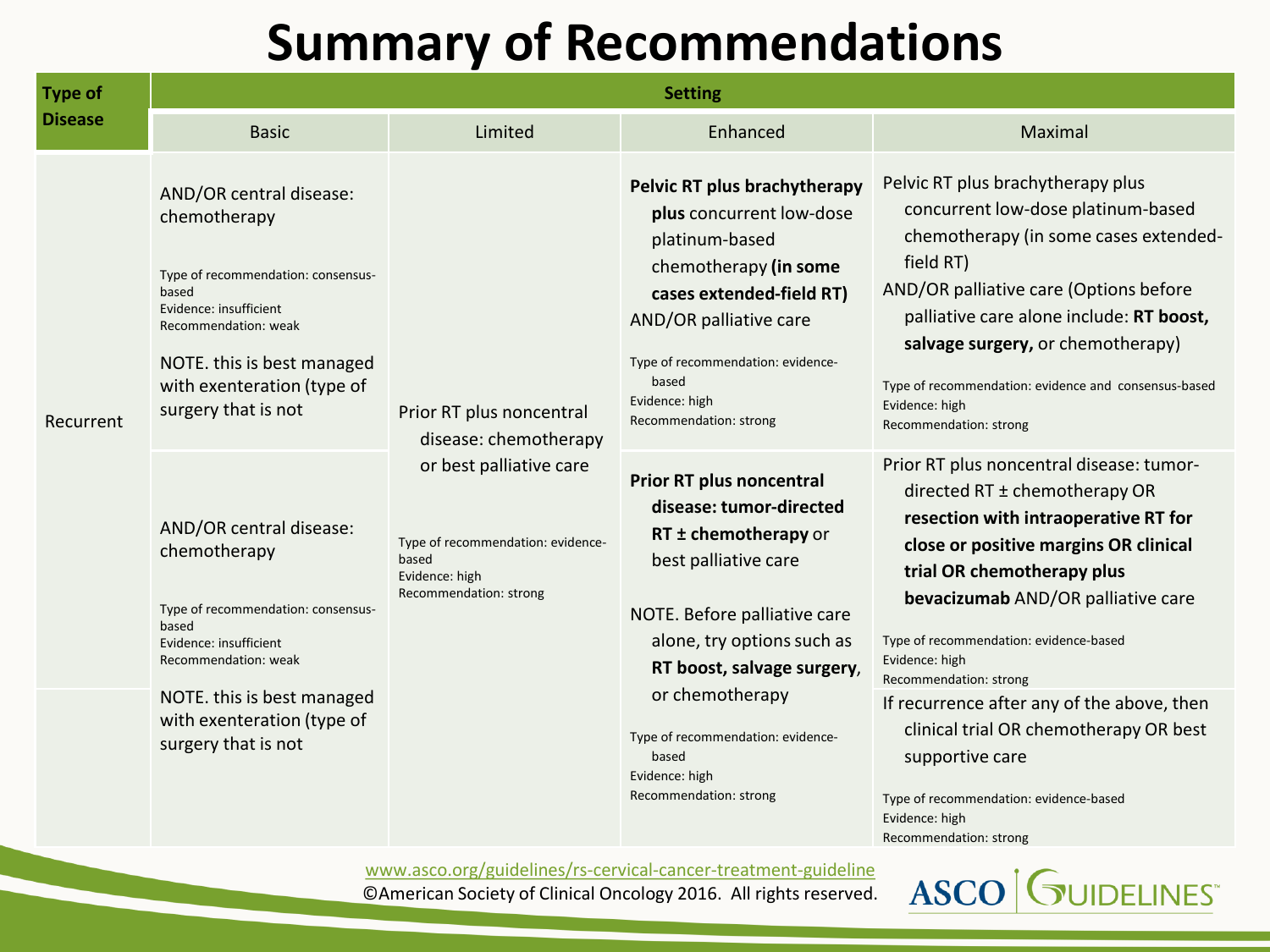NOTE. Bold indicates addition of a recommended action over a previous resource level (eg, in limited setting, a bold action is one that was not recommended in basic). Additional recommendations regarding settings with limited radiotherapy resources are provided in the main article.

Abbreviations: chemoRT, chemotherapy plus radiotherapy; EBRT, external-beam radiation therapy; FS, fertility sparing; LN, lymph node; LND, lymph node dissection; LVSI, lymphovascular space invasion; NACT, neoadjuvant chemotherapy; PANB, para-aortic node biopsy; PLND, pelvic lymph node dissection; RT, radiotherapy.

<sup>1</sup>This option in basic level only if follow-up is available; <sup>2</sup>For negative margins or operable tumor or positive margins for dysplasia or carcinoma; <sup>3</sup>For negative margins or inoperable tumor; <sup>4</sup>Margins for dysplasia or carcinoma;<sup>5</sup>Selective lymphadenectomy or LN biopsy for suspicious lesions <sup>6</sup>Recommended in setting where chemotherapy is not consistently available; <sup>7</sup>When brachytherapy is not available, extrafascial or radical hysterectomy is recommended only when there is persistent central pelvic disease and selective lymphadenectomy or LN biopsy for suspicious lesions

#### References

\*Koh WJ, Greer BE, Abu-Rustum NR, et al: NCCN Guidelines Version 2.2015: Cervical Cancer Preliminary Resource Stratification—Limited Level. Fort Washington, PA, National Comprehensive Cancer Network, 2015 \*\*Koh WJ, Greer, B.E., Abu-Rustum, NR, et. al.: NCCN guidelines version 2.2015: Cervical cancer preliminary resource stratification: Maximal level, National Comprehensive Cancer Network, Fort Washington, PA, 2015

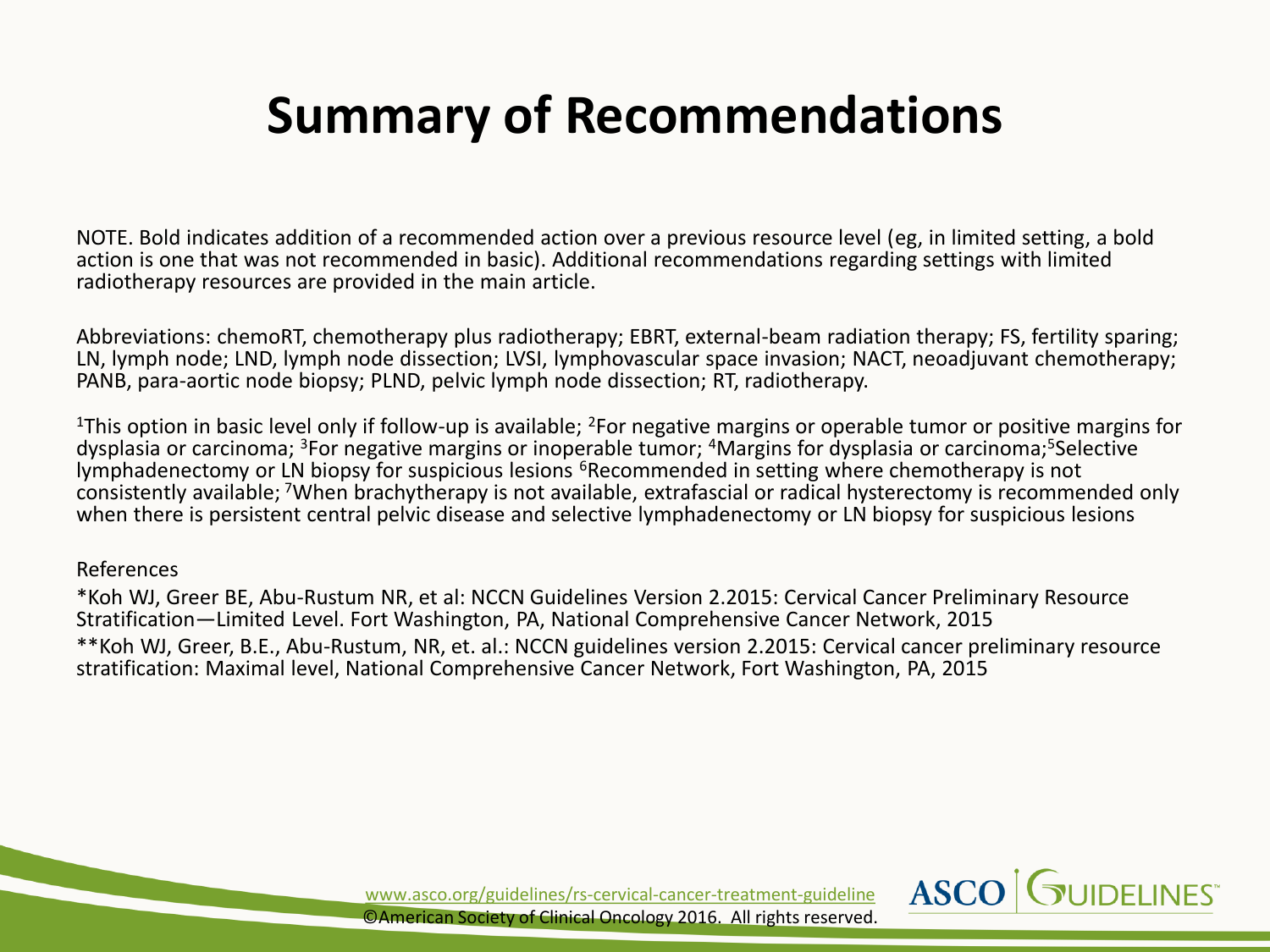### **Chemotherapy Regimens for Stage IV or Recurrent Disease**

| <b>Setting</b>                                                        |                                                                                                 |                                                                                                               |                                                                                                        |
|-----------------------------------------------------------------------|-------------------------------------------------------------------------------------------------|---------------------------------------------------------------------------------------------------------------|--------------------------------------------------------------------------------------------------------|
| <b>Basic</b>                                                          | Limited                                                                                         | Enhanced                                                                                                      | <b>Maximal</b>                                                                                         |
| Single-agent platinum-<br>based therapy (cisplatin<br>or carboplatin) | Cisplatin or carboplatin,<br>cisplatin plus paclitaxel, or<br>or carboplatin plus<br>paclitaxel | Cisplatin plus paclitaxel<br>Carboplatin plus<br>paclitaxel (highest-level<br>evidence for cisplatin:<br>CCO) | Cisplatin plus paclitaxel<br>plus bevacizumab or<br>carboplatin plus<br>paclitaxel plus<br>bevacizumab |

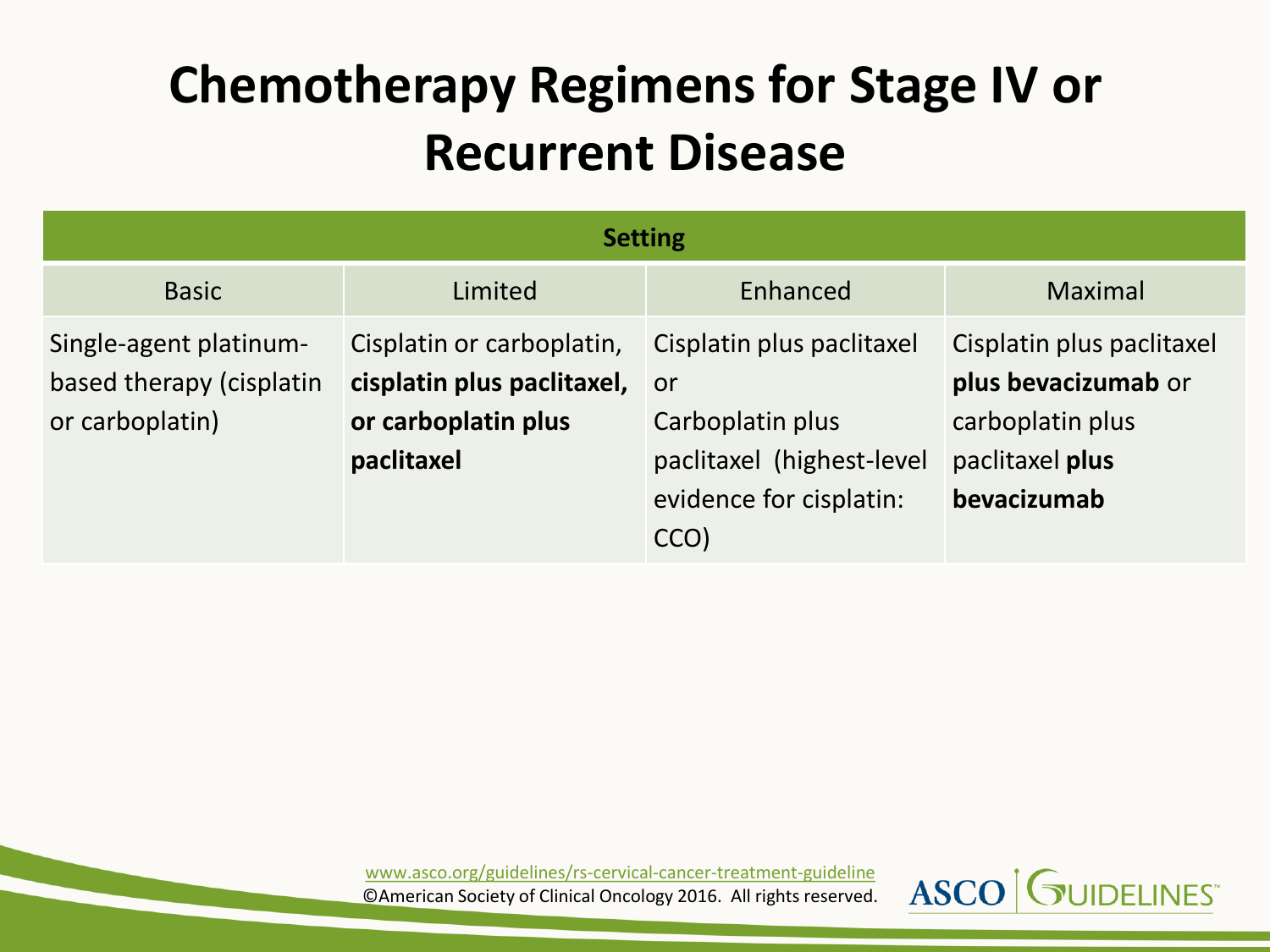### **Options for Follow-Up for All Settings**

- **Follow-up should be based on each individual's risk of cervical cancer recurrence; high-quality evidence is lacking on the best methods of post-treatment surveillance; some guidance is offered in other guidelines and is provided here as guidance rather than as recommendations:**
	- After 1 to 2 years, every 3 to 6 months
	- After 3 to 5 years: every 6 to 12 months
	- After ≥ 5 years, every year based on risk of recurrence
- Pelvic and physical examination
- Imaging and laboratory tests based on symptoms or suspicion
- Patient education
- Cytology may be offered, if available, every 3 years after cone biopsy, radical hysterectomy, or trachelectomy; cytology should not be performed after RT
- In patients at high risk for locoregional failure, PET-CT 3 months after therapy is optional

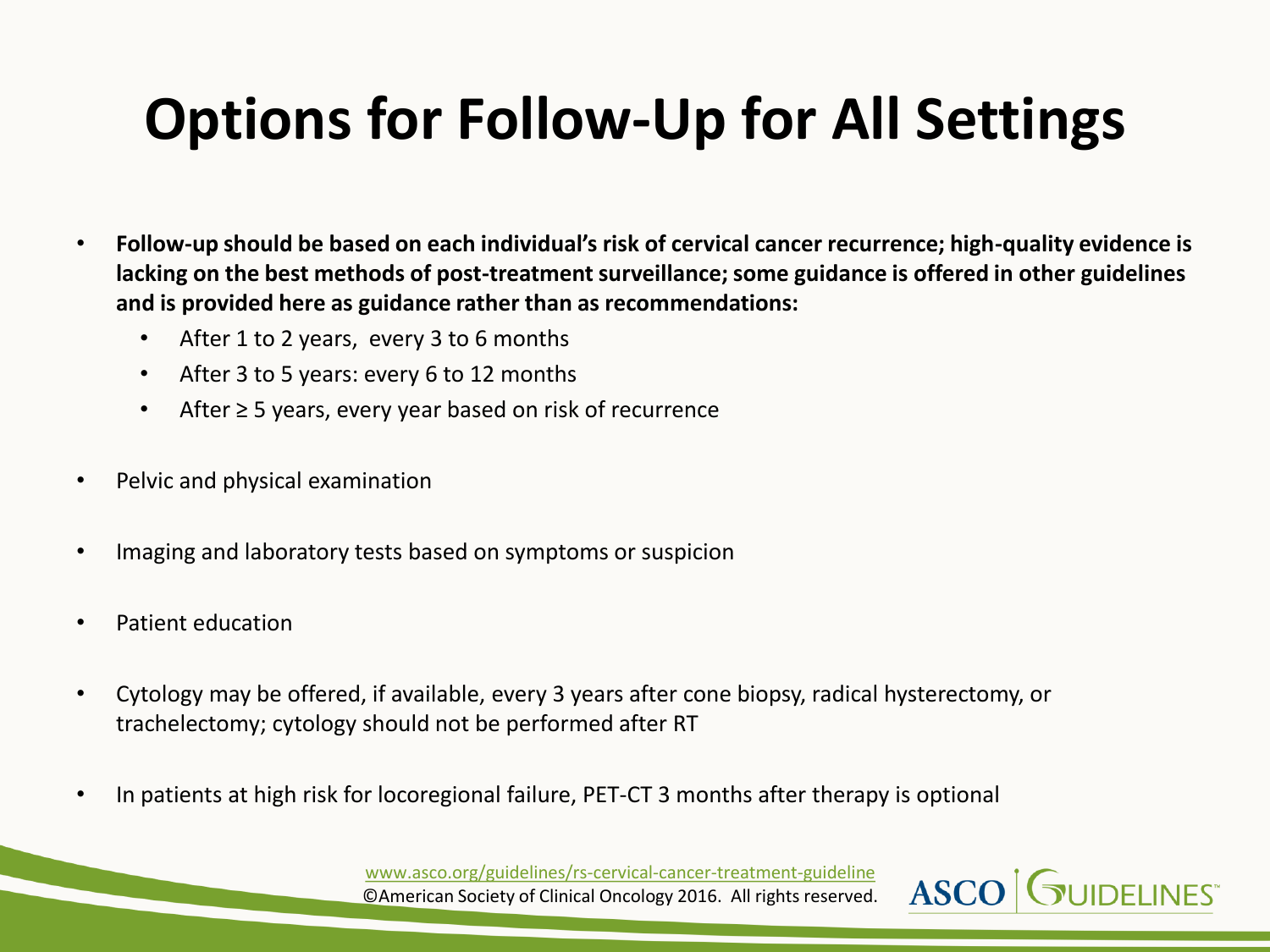# **Special Commentary**

#### **Palliative Care for Women with Advanced Cervical Cancer**

- Palliative care and pain management are part of the treatment for cancers, including cervical cancer, to avoid unnecessary suffering during the final stages of the disease.
- Pain control is a vital component of palliative care; it is a basic human right often neglected in cancer control programs.
- Patients with advanced or recurrent cervical cancer may have any of the following symptoms:
	- Vaginal bleeding or discharge
	- Pelvic or back pain
	- Urinary or bowel fistulas
	- Lower-extremity edema
	- Deep-venous thrombosis
	- Dyspnea resulting from anemia or pulmonary involvement or
	- Uremia from ureteral obstruction

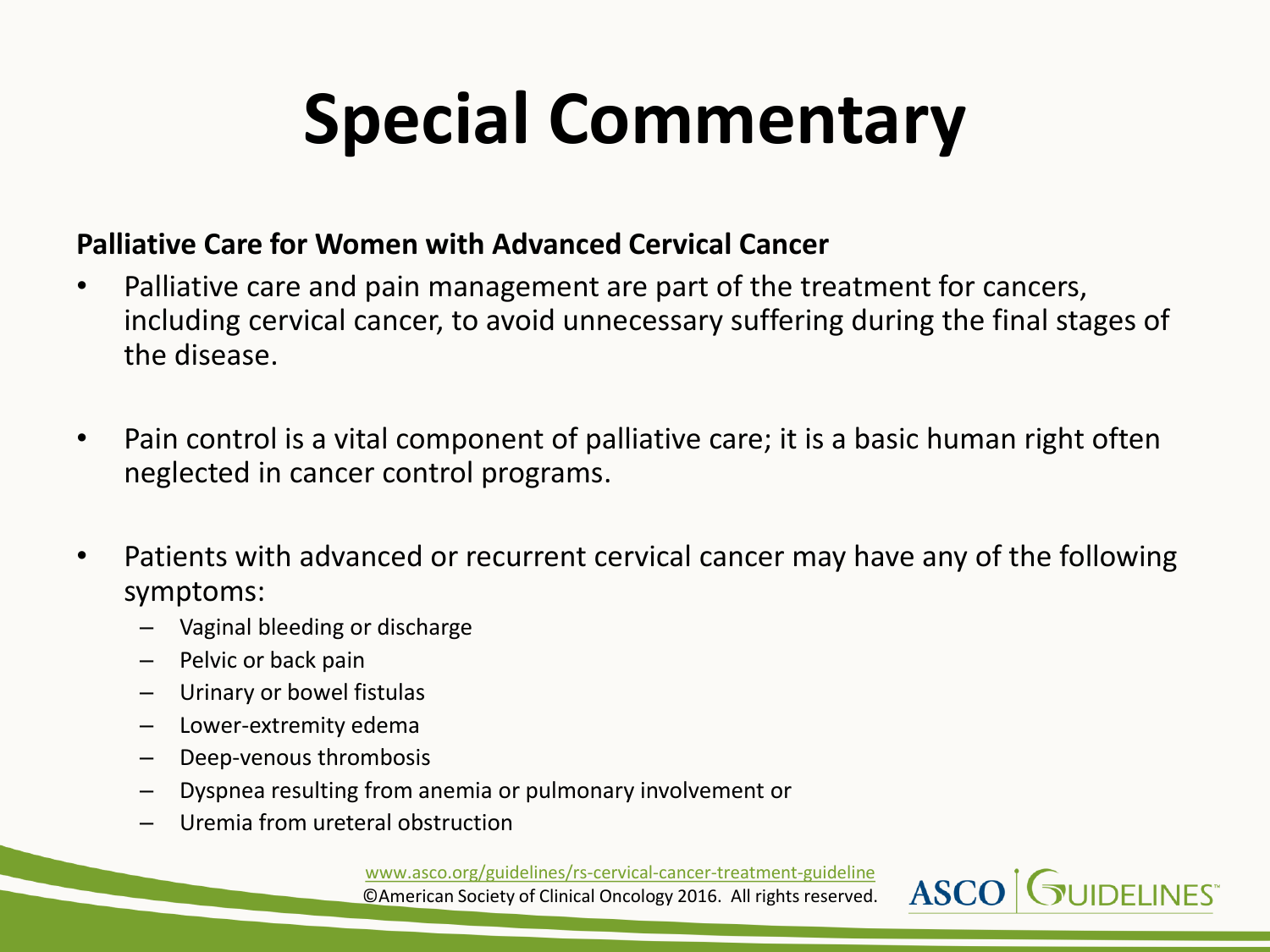# **Special Commentary**

- In limited resource settings where radiation therapy is limited, providers may have to prioritize its use to treat selective patients with advanced-stage disease and to palliate symptoms in other patients who normally receive antitumor treatment in maximal-level settings.
- Interventions to control vaginal bleeding include radiation therapy or brachytherapy, embolization of the uterine arteries, surgical resection, and arterial ligation. Vaginal packing is usually a temporary measure.
- Pain is often a disabling symptom of advanced or recurrent cervical cancer. Narcotic analgesics may be prepared for oral, rectal, vaginal, sublingual, intravenous, intramuscular, epidural, or topical administration.
- When pain is directly attributable to specific foci of disease a brief course of palliative radiation therapy yields substantial pain reduction in a high percentage of patients. However, pain relief may not be maximally achieved until weeks after the palliative radiation therapy ends.

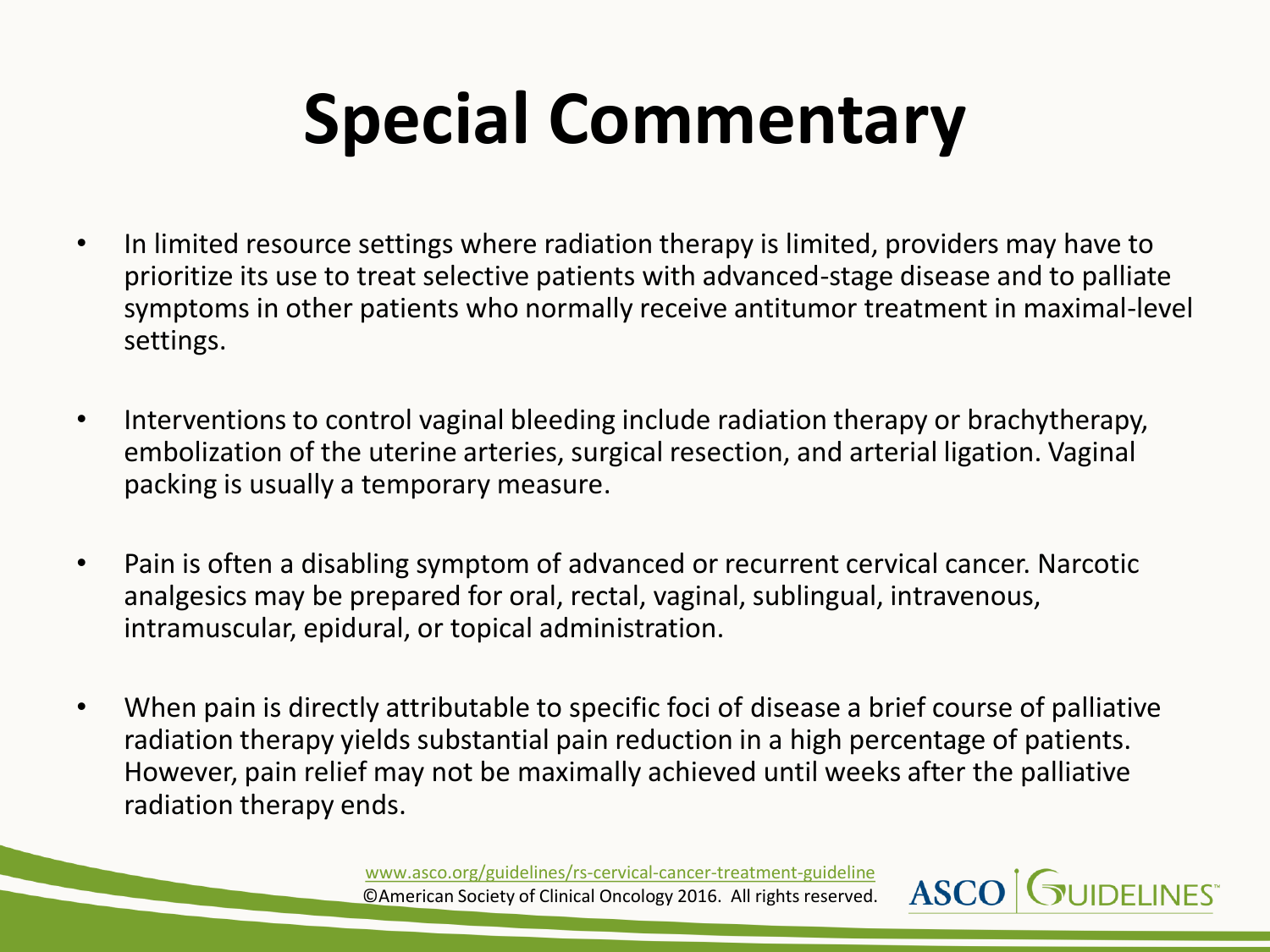### **Cost Implications**

- There are very few studies of the cost effectiveness of treatment in low- and middle-income countries.
- Concentrating surgical volume in high-risk centers and by high-risk surgeons has been shown in many clinical settings to improve outcome.
- Thus, even in countries without trained gynecologic oncologists or access to ideal radiation therapy facilities, surgical outcomes could be improved by concentrating resources and designating experts.
- These types of changes may be cost effective both by improving clinical outcomes and by optimally using existing resources.

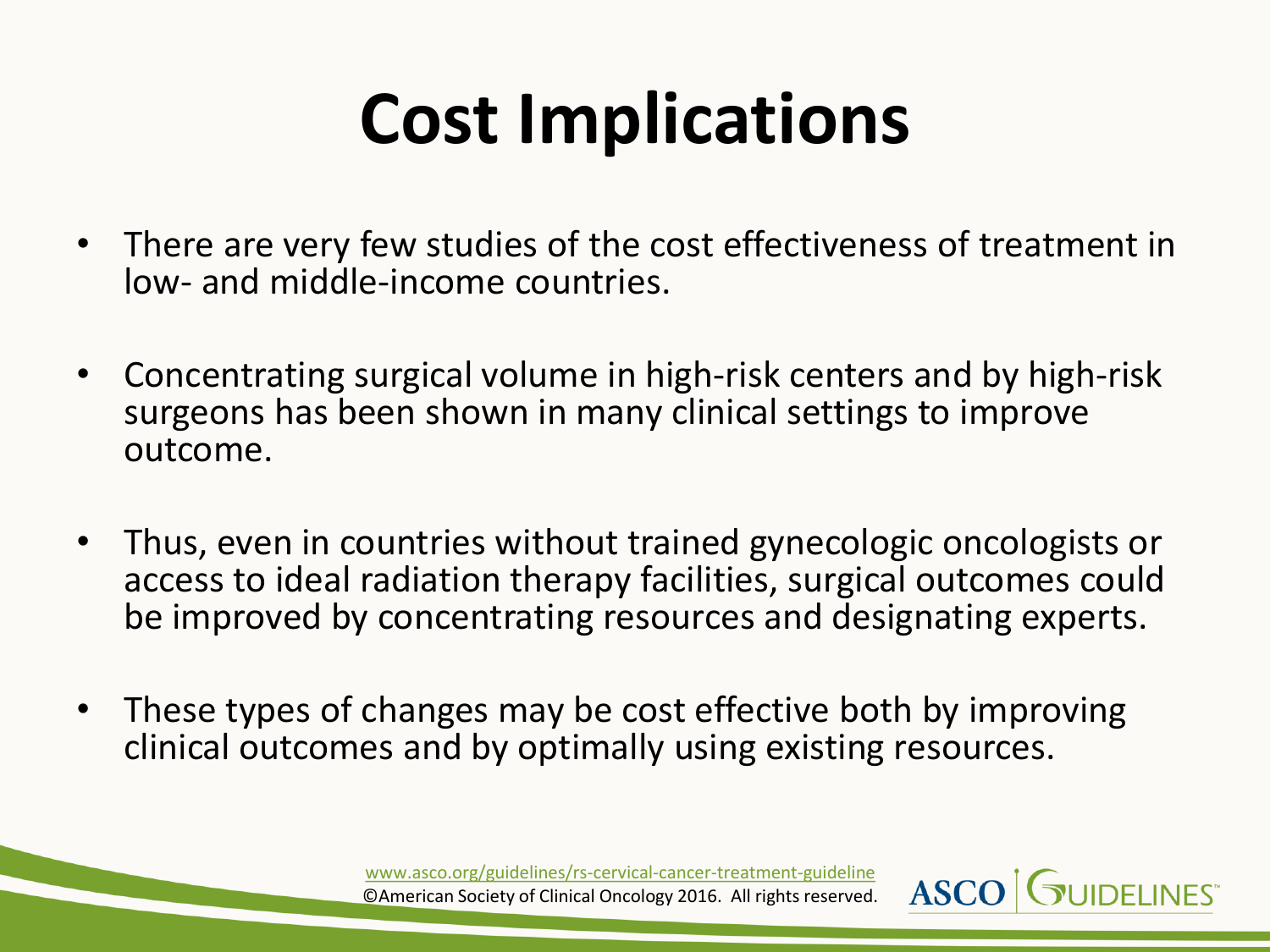### **Limitations of Research**

- There were several areas where evidence was lacking to make strong recommendations.
	- Optimal post-treatment surveillance for women with cervical cancer at risk for recurrence, including the role of PET scans in maximal resource settings
	- Using squamous cell carcinoma antigen and/or high-sensitivity C-reactive protein
	- Optimal dose fractionation of brachytherapy
	- Surgery for women with stage IA2 or IB1 disease with tumors smaller than 2 cm in size and 1 cm in depth in the non–fertility-sparing setting
	- Optimal treatment of patients with stage IB1 cervical cancer with tumor size between 2 and 4 cm
	- Optimal fertility-sparing procedures for women with stage IA1 or IA2 disease
	- Treatment of women with invasive cervical cancer in basic settings, including regarding chemotherapy and radiation therapy
- ASCO believes that cancer clinical trials are vital to inform medical decisions and improve cancer care and that all patients should have the opportunity to participate.

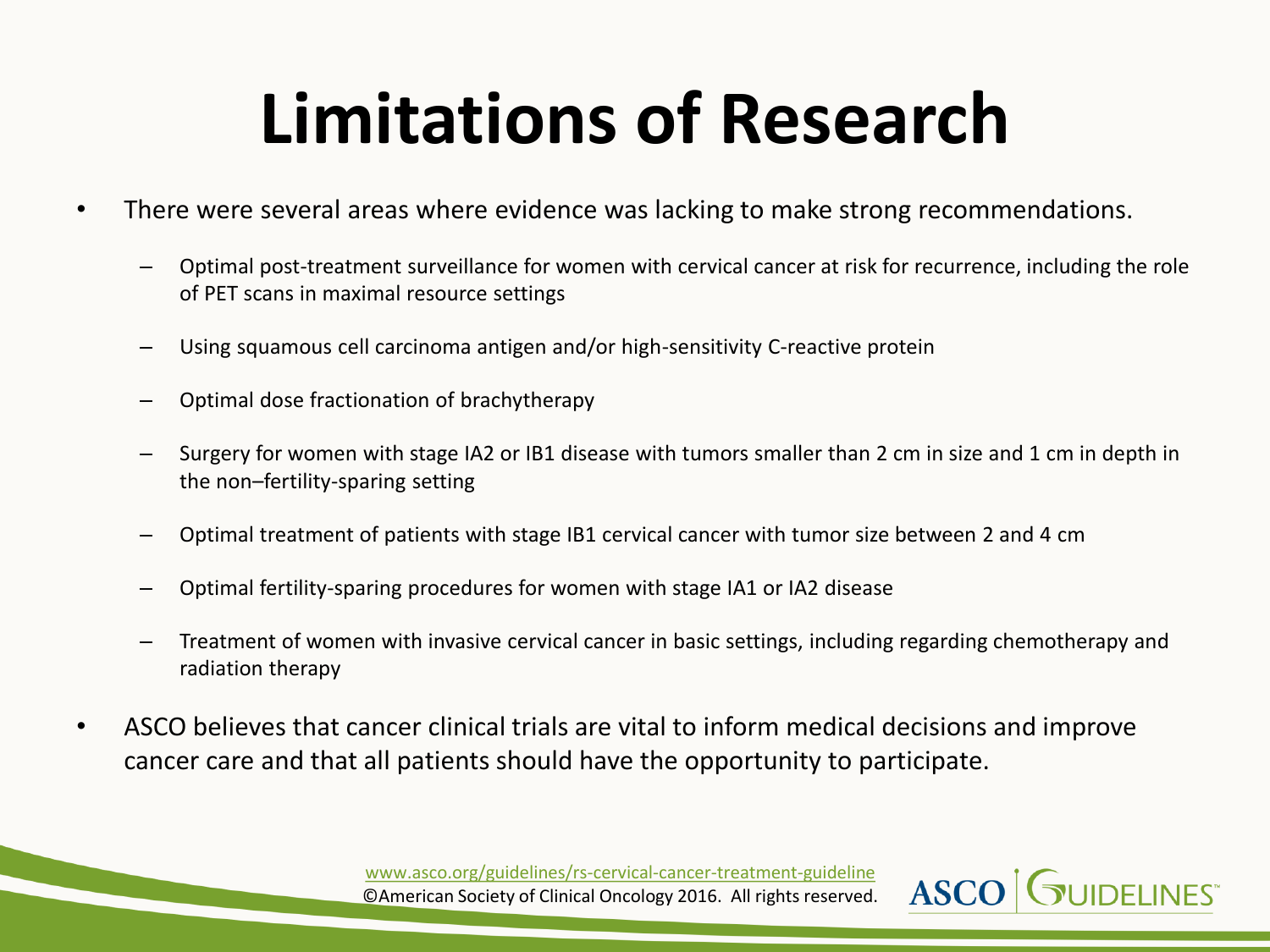### **Additional Resources**

More information, including a Data Supplement, a Methodology Supplement, slide sets, and clinical tools and resources, is available at

[www.asco.org/rs-cervical-cancer-treatment-guideline](http://www.asco.org/rs-cervical-cancer-treatment-guideline)

Patient information is available at [www.cancer.net](http://www.cancer.net/)

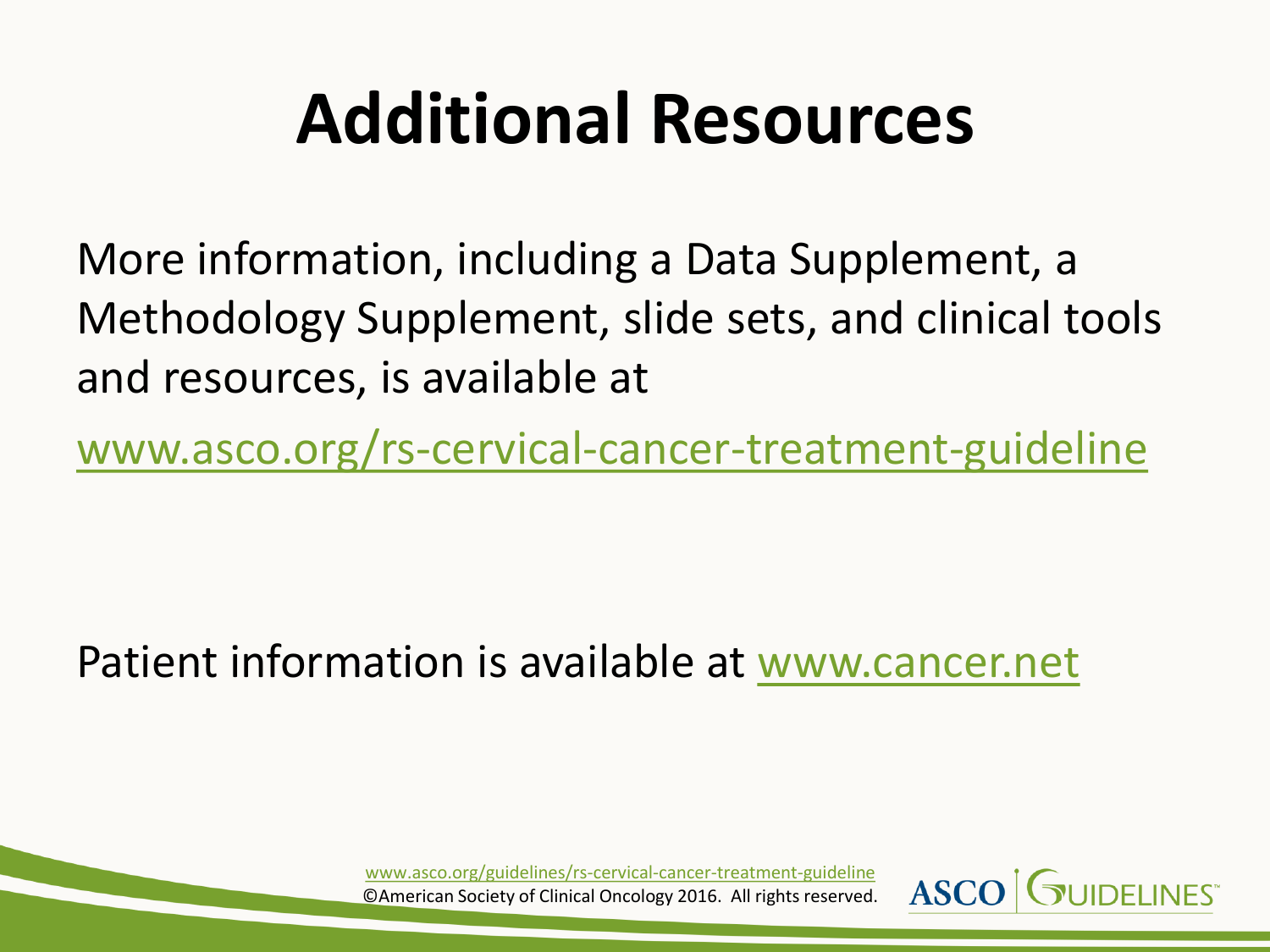### **ASCO Guideline Panel Members**

| <b>Member</b>                         | <b>Affiliation</b>                                                                            |
|---------------------------------------|-----------------------------------------------------------------------------------------------|
| Jonathan S. Berek, MD, Co-Chair       | Comprehensive Cancer Institute, Stanford, CA                                                  |
| Linus Chuang, MD, Co-Chair            | Icahn School of Medicine at Mt Sinai, New York, NY                                            |
| Rolando Camacho, MD                   | Retired, Mallorca, Spain                                                                      |
| Alfonso Dueñas-Gonzalez, MD           | Instituto Nacional de Cancerologia, Mexico City, Mexico                                       |
| Sarah Feldman, MD                     | Dana-Farber Cancer Institute and Brigham & Women's Hospital, Boston, MA                       |
| Murat Gultekin, MD                    | Turkish Ministry of Health, Ankara, Turkey                                                    |
| Susan Horton, PhD                     | University of Waterloo, Waterloo, Ontario, Canada                                             |
| Graciela Jacob, MD                    | Instituto Nacional de Cancerologia, Argentina                                                 |
| Elizabeth A. Kidd, MD                 | Stanford University, Stanford, CA                                                             |
| Kennedy Lishimpi, MD                  | Cancer Diseases Hospital, Lusaka, Zambia                                                      |
| Carolyn Nakisige, MD                  | Mulago Hospital, Kampala, Uganda                                                              |
| Joo-Hyun Nam, MD, PhD                 | Asan Medical Center, Seoul, South Korea                                                       |
| Hextan Yuen Sheung Ngan, MD           | University of Hong Kong, Hong Kong, Special Administrative Region, People's Republic of China |
| William Small, MD                     | Stritch School of Medicine, Loyola University, Cardinal Bernardin Cancer Center, Chicago, IL  |
| Gillian Thomas, MD                    | Sunnybrook Odette Cancer Centre and University of Toronto, Toronto, Ontario, Canada           |
| Vandana Gupta, Patient Representative | VCare, Mumbai, India                                                                          |

[www.asco.org/guidelines/rs-cervical-cancer-treatment-guideline](http://www.asco.org/guidelines/rs-cervical-cancer-treatment-guideline)

©American Society of Clinical Oncology 2016. All rights reserved.